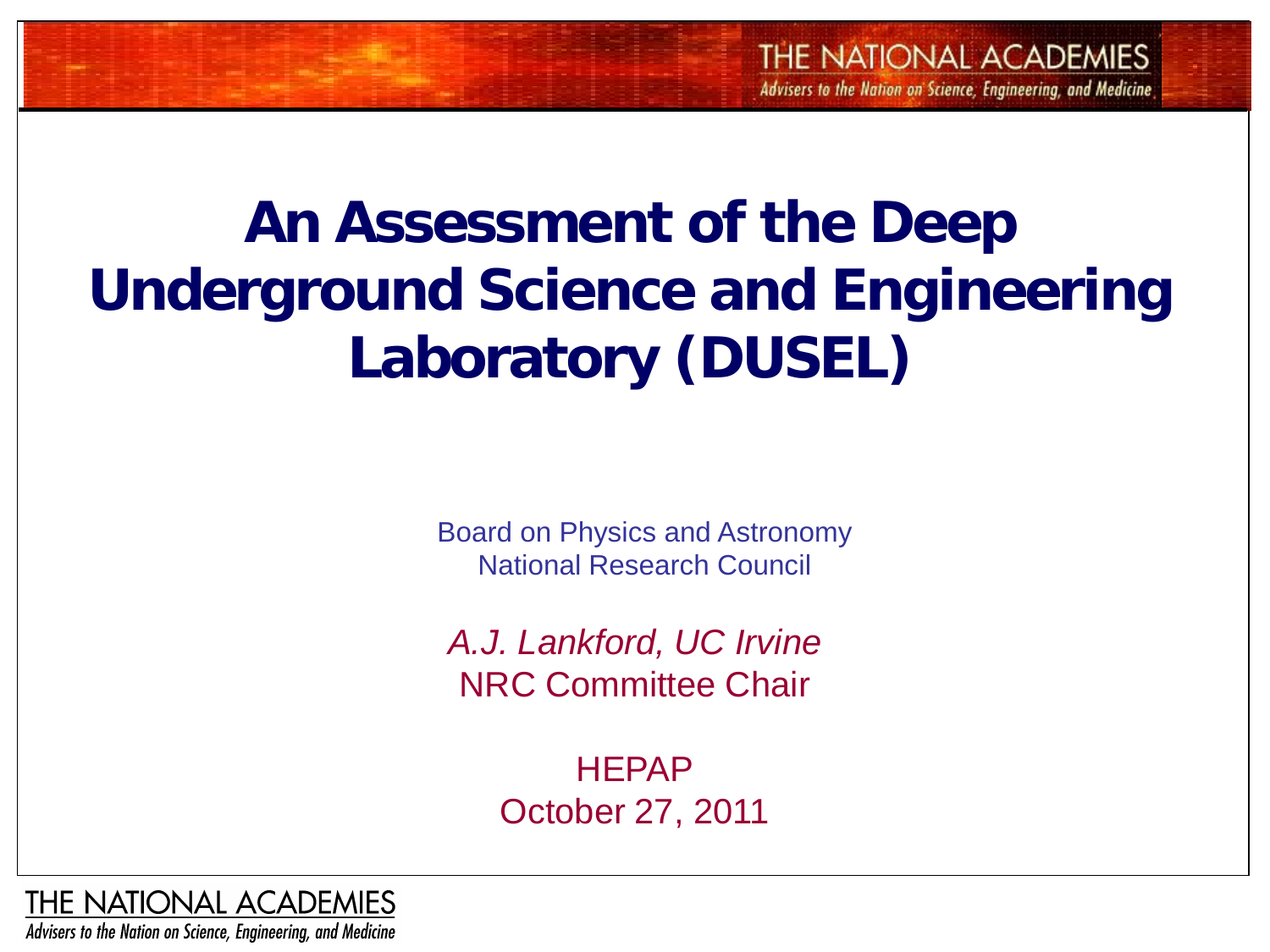## Context for Study

- U.S. research community has historically played a leading role in underground science
- Both the U.S. particle and nuclear physics communities have recognized certain underground experiments as a top priority for their fields in their long-range plans and studies.



#### **THE NATIONAL ACADEMIES**

Advisers to the Nation on Science, Engineering, and Medicine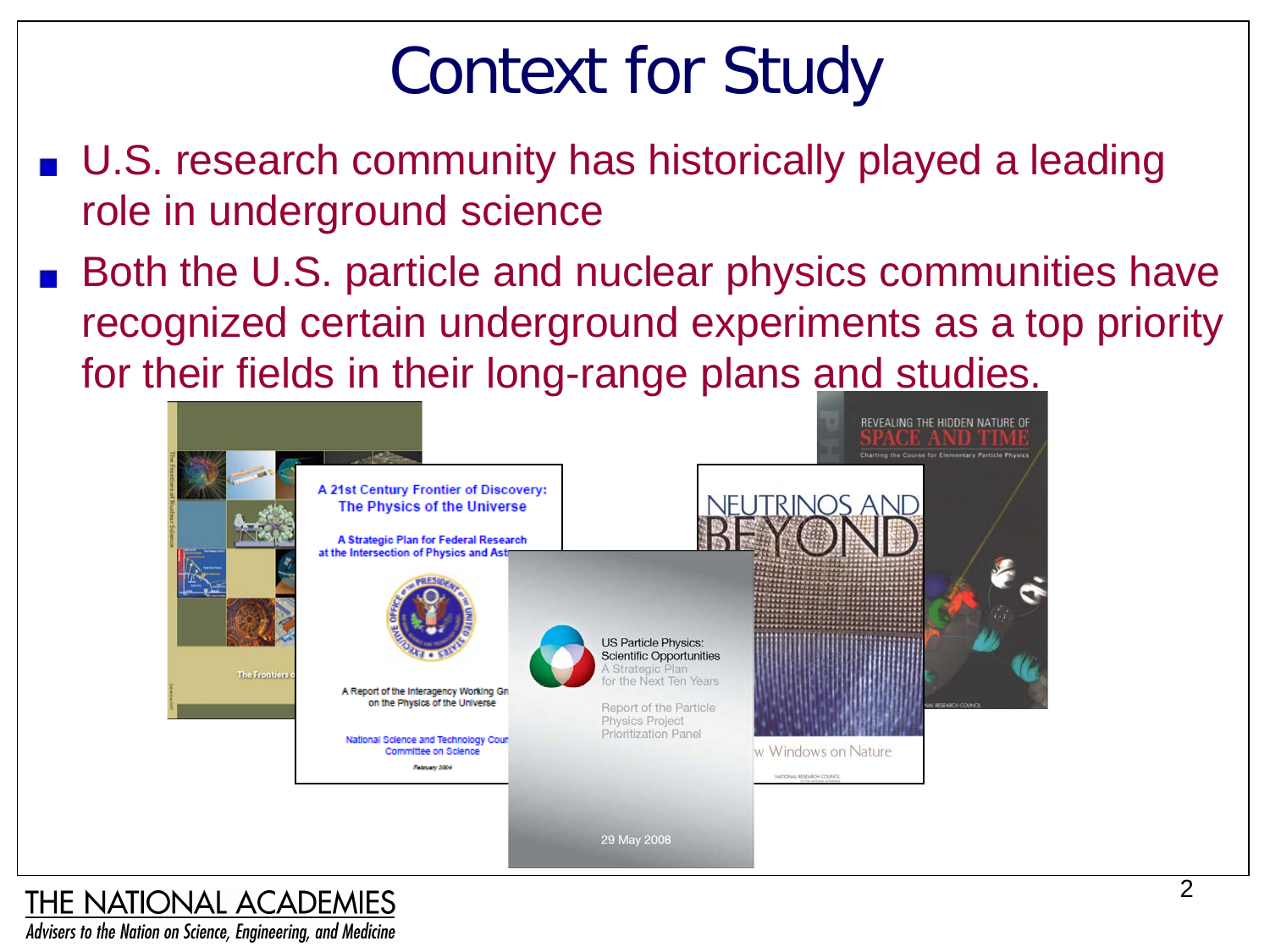### Context for Study

- Underground research facilities:
	- Required to address several critical physics questions
	- Offer opportunities to address other important science questions

• Efforts to develop a major U.S. facility resulted in a proposal for the Deep Underground Science and Engineering Laboratory (DUSEL), to be located in an abandoned gold mine in Lead, South Dakota.

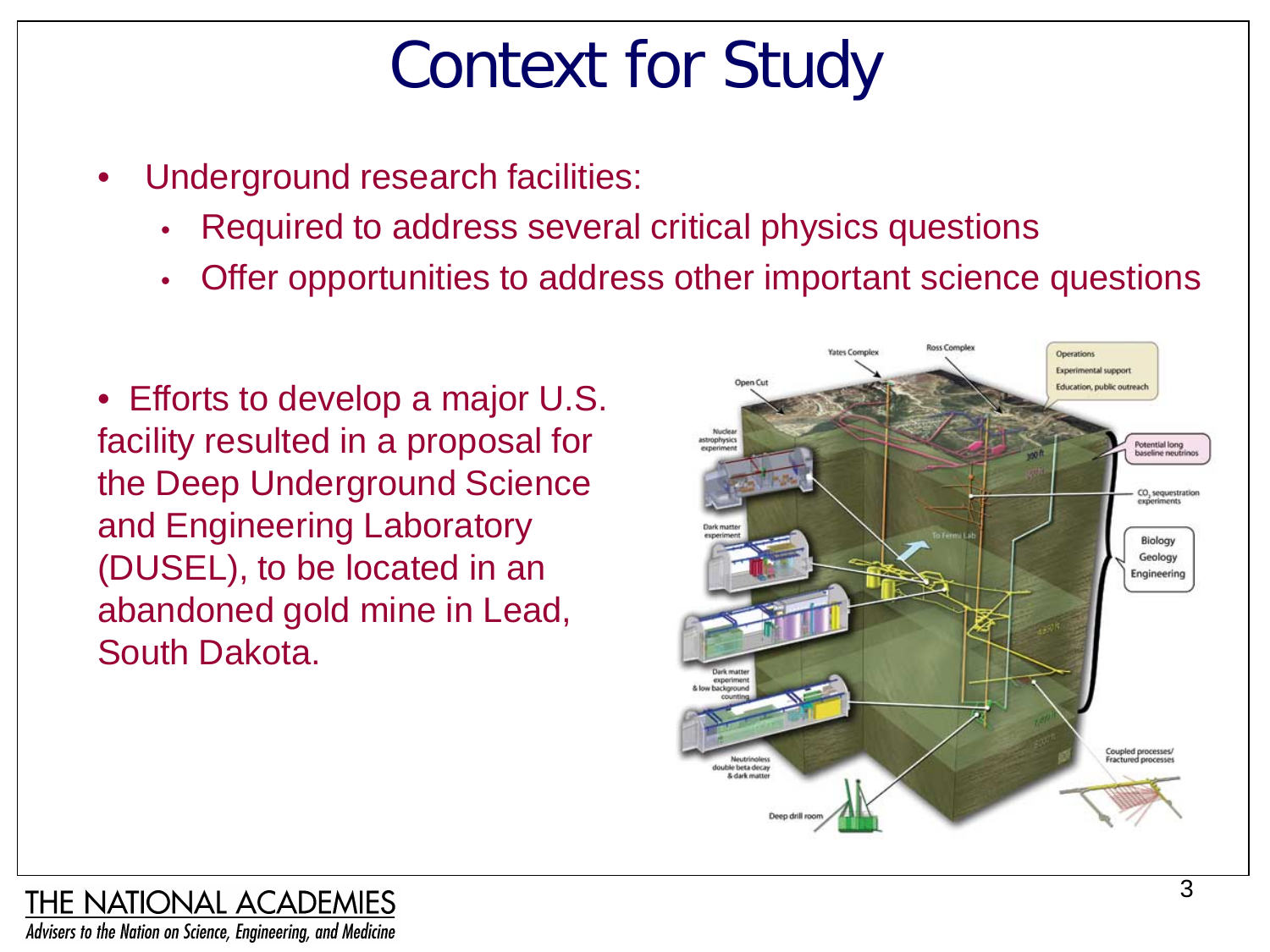## Context for Study

• Consistent w/ 2004 National Science & Technology Council report: *A 21st Century Frontier of Discovery: A Strategic Plan for Federal Research at the Intersection of Physics and Astronomy; A Report of the Interagency Working Group on the Physics of the Universe*

- NSF stewarded development of concept for a national facility.
- DOE collaborated on conceptual development of physics expts.
- In preparation for final deliberations, NSF and DOE commissioned this independent NRC study.

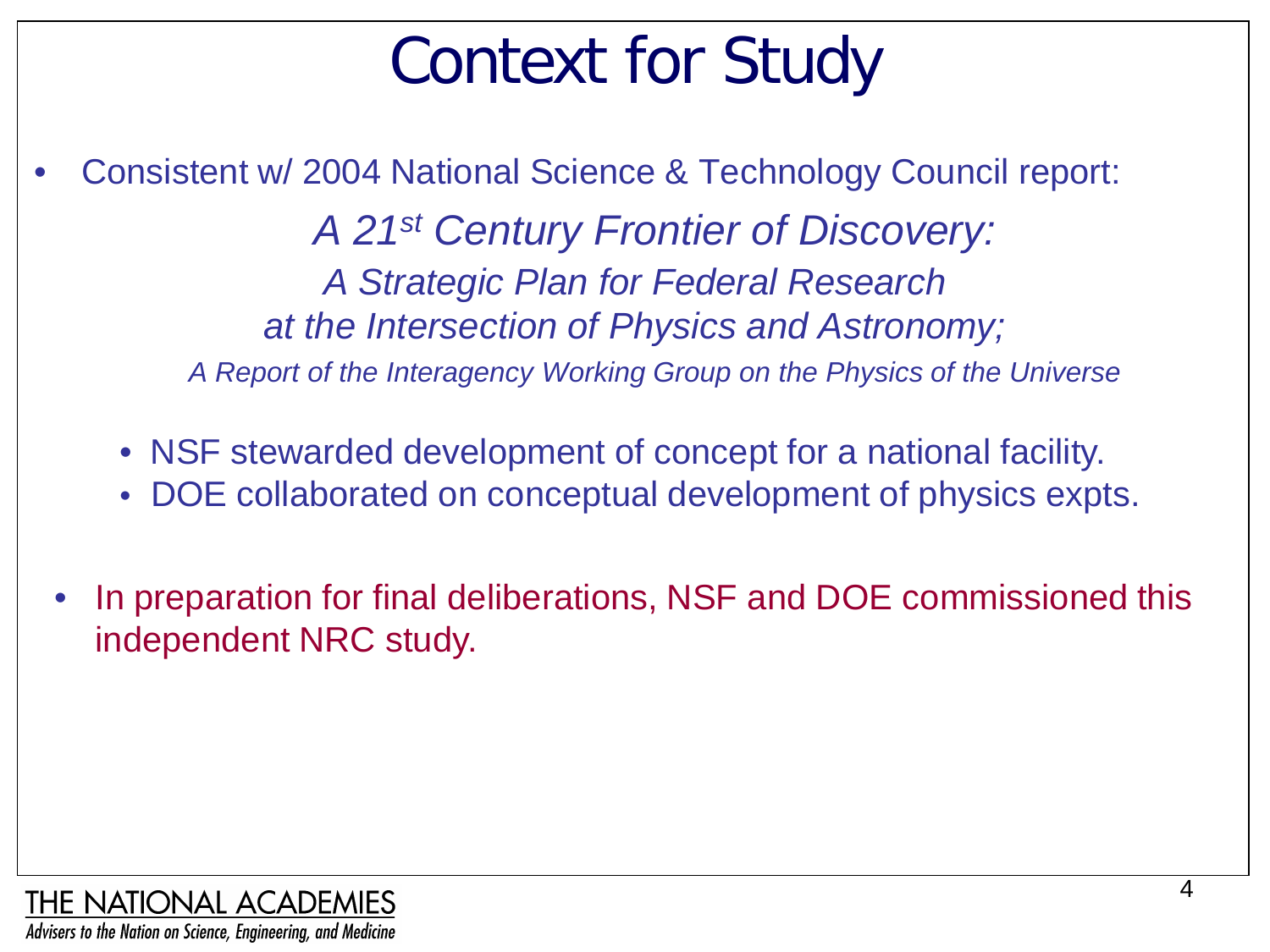# **Overview of DUSEL as Proposed**

#### **DUSEL Founded on a Suite of Critical, Multidisciplinary Experiments**

**Founded on Four Experimental Physics Pillars** 

and Three Research Tenets:

- 1. Dark Matter Searches
- 2. Long Baseline Neutrinos from FNAL
- 3. Proton Decay
- 4. Neutrinoless Double Beta Decay
- ❖ Diverse multidisciplinary research efforts in Biology, Geology, and Engineering
- ❖ Additional well-motivated experiments
- ❖ Integral Education and Outreach



EDUCATION AND OUTREACH

From : *DUSEL Project Overview* Kevin Lesko at NRC DUSEL Study Dec. 14, 2010

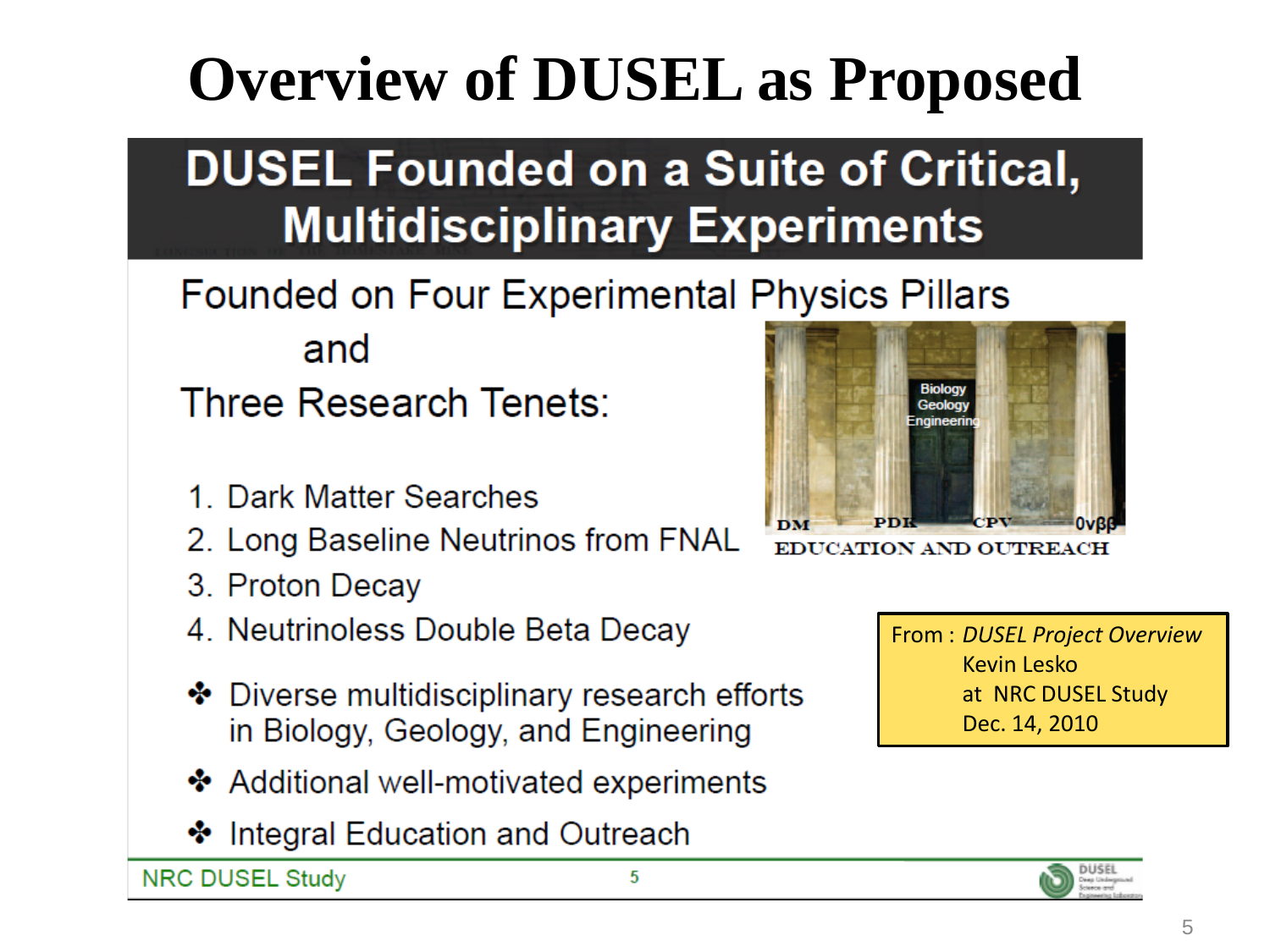# **Proposed Initial DUSEL Program**

#### **DUSEL Facility Designed to Host this Suite of Critical Experiments**

#### • Physics

- Long Baseline Neutrino and Proton Decay
	- Water Cherenkov and/or Liquid Argon Detectors totaling 200KT WCE
- Dark Matter
	- at least one Generation-3 experiment
	- R&D, Generation-1 and -2 as consistent with Sanford Lab scope
- Neutrinoless Double Beta Decay
	- $\cdot$  a  $\sim$  tonne-class experiment
	- Generation 2 (~100-kg) effort as consistent with Sanford Lab scope
- Nuclear Astrophysics Facility
- Advanced Low Background Counting & Assay
- Biology Geology Engineering
	- Fixed Ecohydrology sites and distributed efforts
	- Fixed Coupled Processes site
	- Fixed CO<sub>2</sub> Sequestration (vertical) site
	- Fixed Geophysics and Geology sites and distributed efforts
	- Initial efforts as consistent with Sanford Lab scope  $(\sim 16$  efforts)
- Education and Outreach Facility
	- Initial efforts as consistent with Sanford Lab scope

**NRC DUSEL Study** 



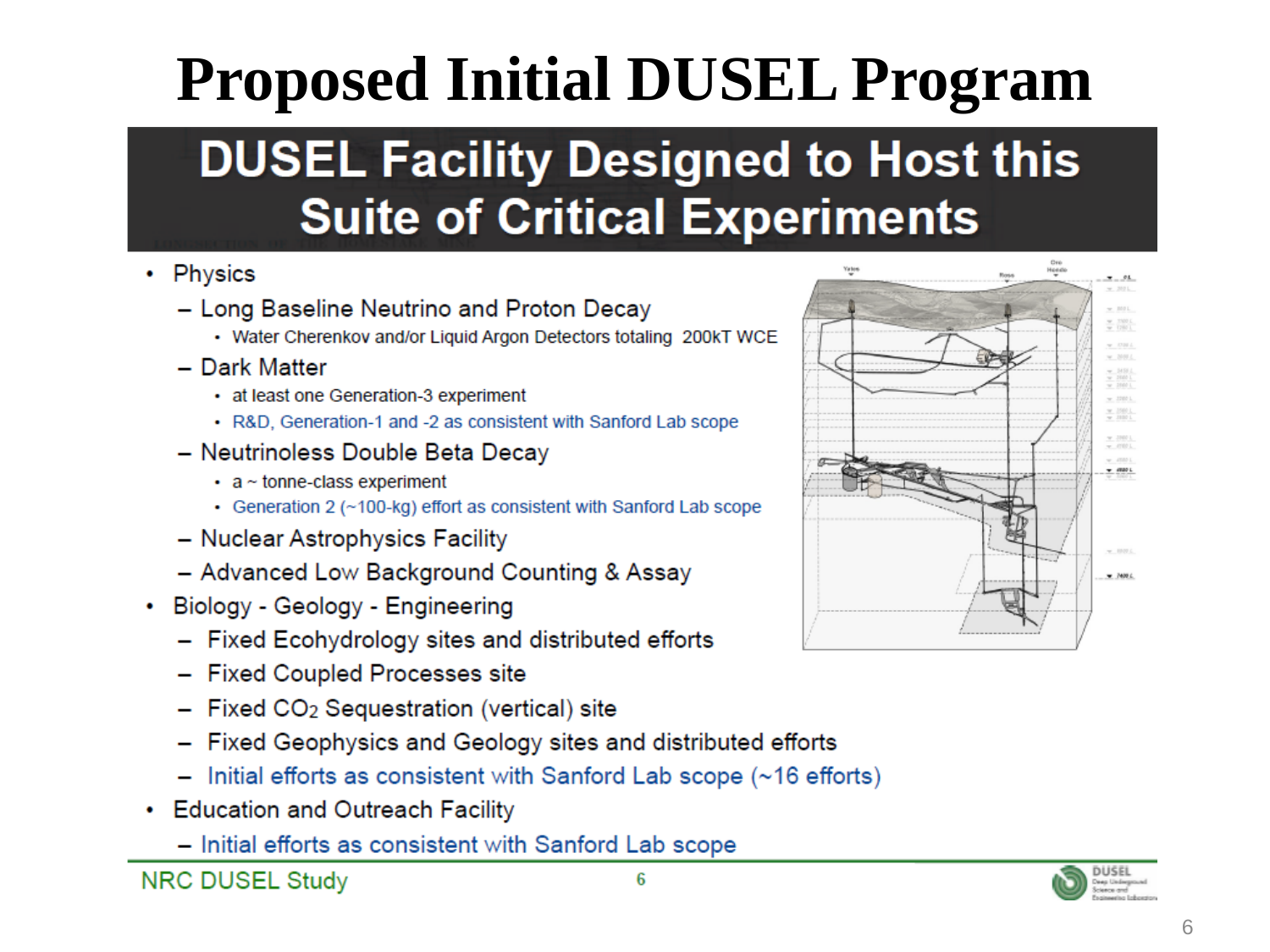## Statement of Task

The committee will undertake an assessment of the proposed DUSEL program, including:

- An assessment of the **major physics questions** that could be addressed with the proposed DUSEL and associated physics experiments,
- An assessment of the impact of the DUSEL infrastructure on research in **fields other than physics**,
- An assessment of the impact of the proposed program on the **stewardship** of the research communities involved,
- An assessment of the **need to develop** such a program in the U.S., in the context of similar science programs in other regions of the world,
- An assessment of **broader impacts** of such an activity, including but not limited to education and outreach to the public.

Sponsored by National Science Foundation, U.S. Department of Energy



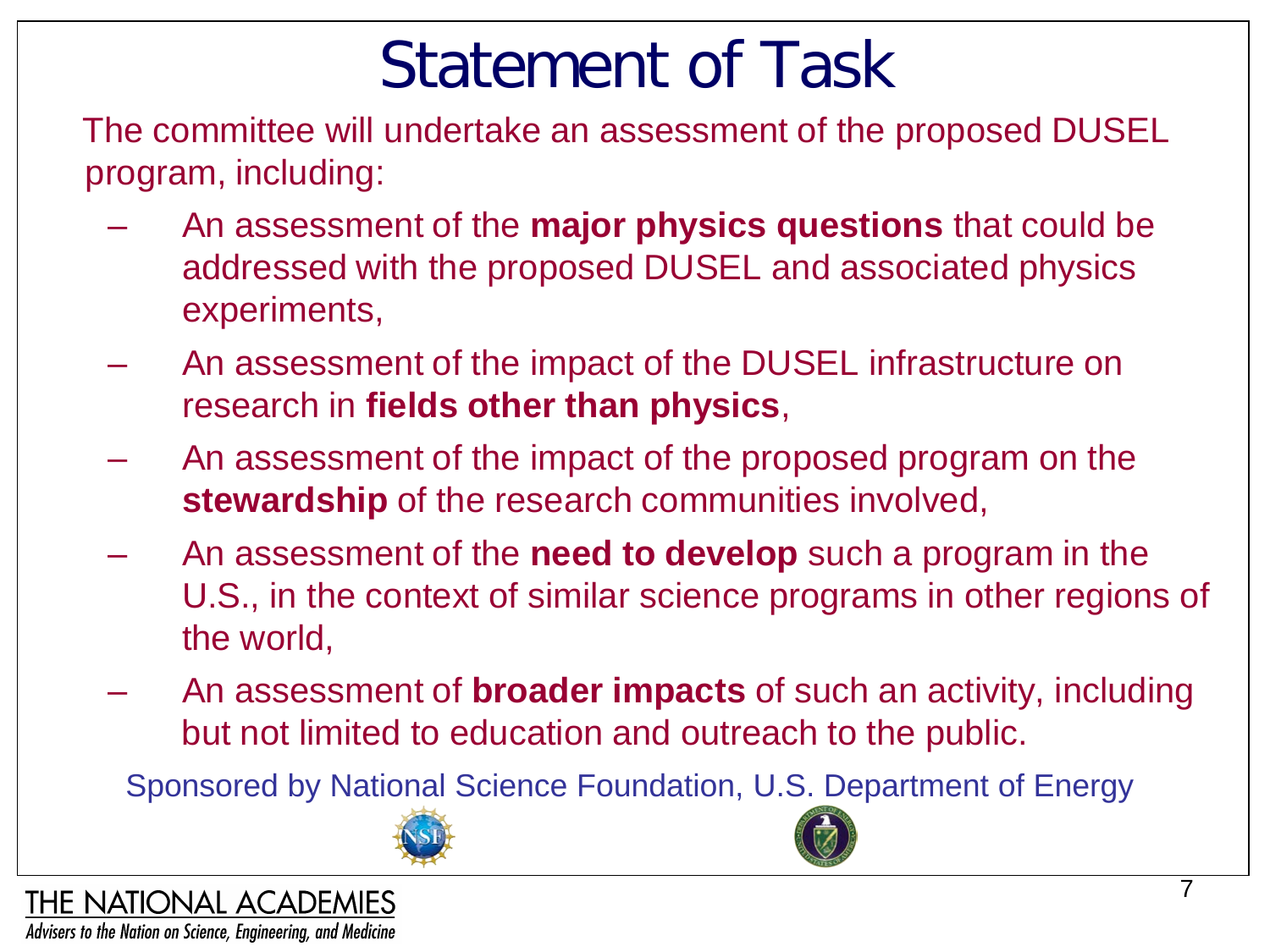## DUSEL Committee Membership

#### Committee composition

- 1. Multi-disciplinary Experts in particle physics, nuclear physics, particle astrophysics, biosciences, geosciences, subsurface engineering.
- 2. International Experts from nations in Europe, Asia
- 3. Independent No participants in - DUSEL project, proposals for DUSEL science, current Sanford Lab research, DUSEL advisory committees.
- 4. Leaders of large experiments, underground facilities

ANDREW J. LANKFORD, Chair, Univ. of California, Irvine YORAM ALHASSID, Yale University EUGENIO COCCIA (Italy), Univ. of Rome "Tor Vergata" CHARLES FAIRHURST (NAE), Itasca Consulting Group BRADLEY FILIPPONE, California Institute of Technology PETER FISHER, Massachusetts Institute of Technology TAKAAKI KAJITA (Japan), University of Tokyo STEPHEN E. LAUBACH, The University of Texas, Austin ANN NELSON, University of Washington RENE ONG, University of California, Los Angeles FRANK J. SCIULLI (NAS), Columbia University MARJORIE SHAPIRO, University of California, Berkeley and E. O. Lawrence Berkeley National Laboratory JAMES M. TIEDJE (NAS), Michigan State University DAVID WARK (UK, Royal Society), Imperial College London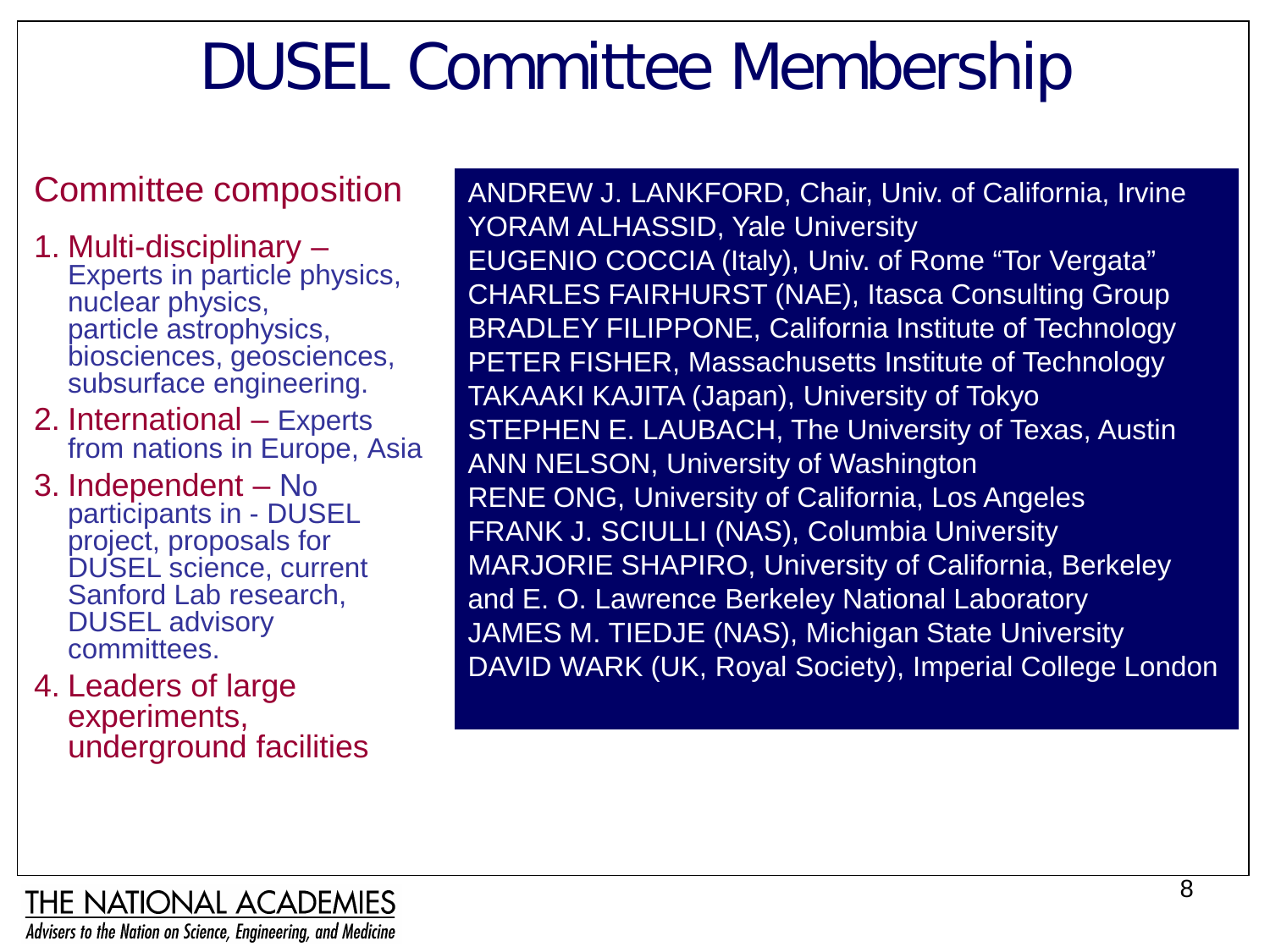## Peer Review Panel Membership

| Lisa Alvarez-Cohen (NAE),                               | Joseph Hezir,                            |
|---------------------------------------------------------|------------------------------------------|
| University of California, Berkeley                      | EOP Group, Inc.                          |
| <b>Frank Calaprice,</b>                                 | <b>Mark Peters,</b>                      |
| <b>Princeton University</b>                             | <b>Argonne National Laboratory</b>       |
| Francis Halzen,                                         | John Schiffer (NAS),                     |
| <b>University of Wisconsin-Madison</b>                  | <b>Argonne National Laboratory</b>       |
| Wick Haxton (NAS),                                      | Yannis Yortsos (NAE),                    |
| University of California, Berkeley                      | <b>University of Southern California</b> |
| Ernest Henley (NAS),<br><b>University of Washington</b> |                                          |

The review panel was chosen to have a similarly broad set of expertise and perspectives.

Review oversight provided by:

Julia Phillips (NAE), Sandia National Laboratories, Review Monitor, and James Brau, University of Oregon, Review Coordinator.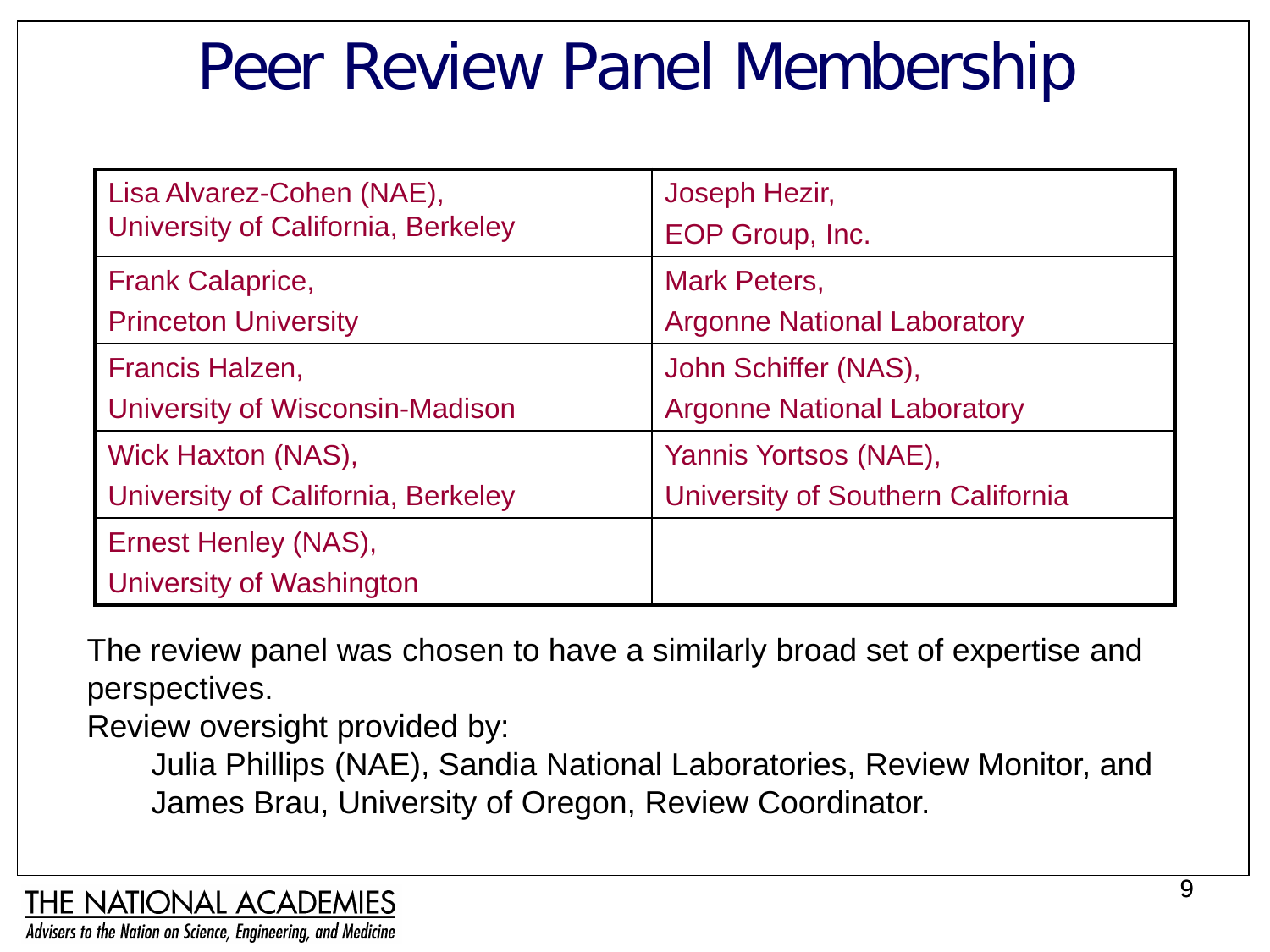## Study Timeline/Changing Landscape

Nov. 2010 – Committee fully constituted

Dec. 2, 2010 – NSB decision not to recommend a bridging award

- Dec. 14-15, 2010 First Meeting Washington
	- DUSEL's future uncertain.
	- Barish: "NSF / NSB key decision will be after PDR, whether to proceed to FDR?"
- Dec. Feb. Committee discussions regarding course
- Feb. 3-4, 2011 Second Meeting Irvine
	- More detailed input, where needed
	- Committee decides to complete study as soon as possible.
- Feb. 14, 2011 President's FY2012 budget request
	- "NSF eliminates funding for DUSEL."
- Feb. 28, 2011 DOE commissions cost & schedule review of options for major physics expts (Jay Marx, Mark Reichanadter)
- Throughout the above process, the Committee received assurances from the agencies that its report is important to proper consideration of the proposed science.
- Mar. 25-27, 2011 Third Meeting Irvine
	- First draft of report completed shortly thereafter.
- April 20,2011 Report to Review
- July 12, 2011 Public Release of Report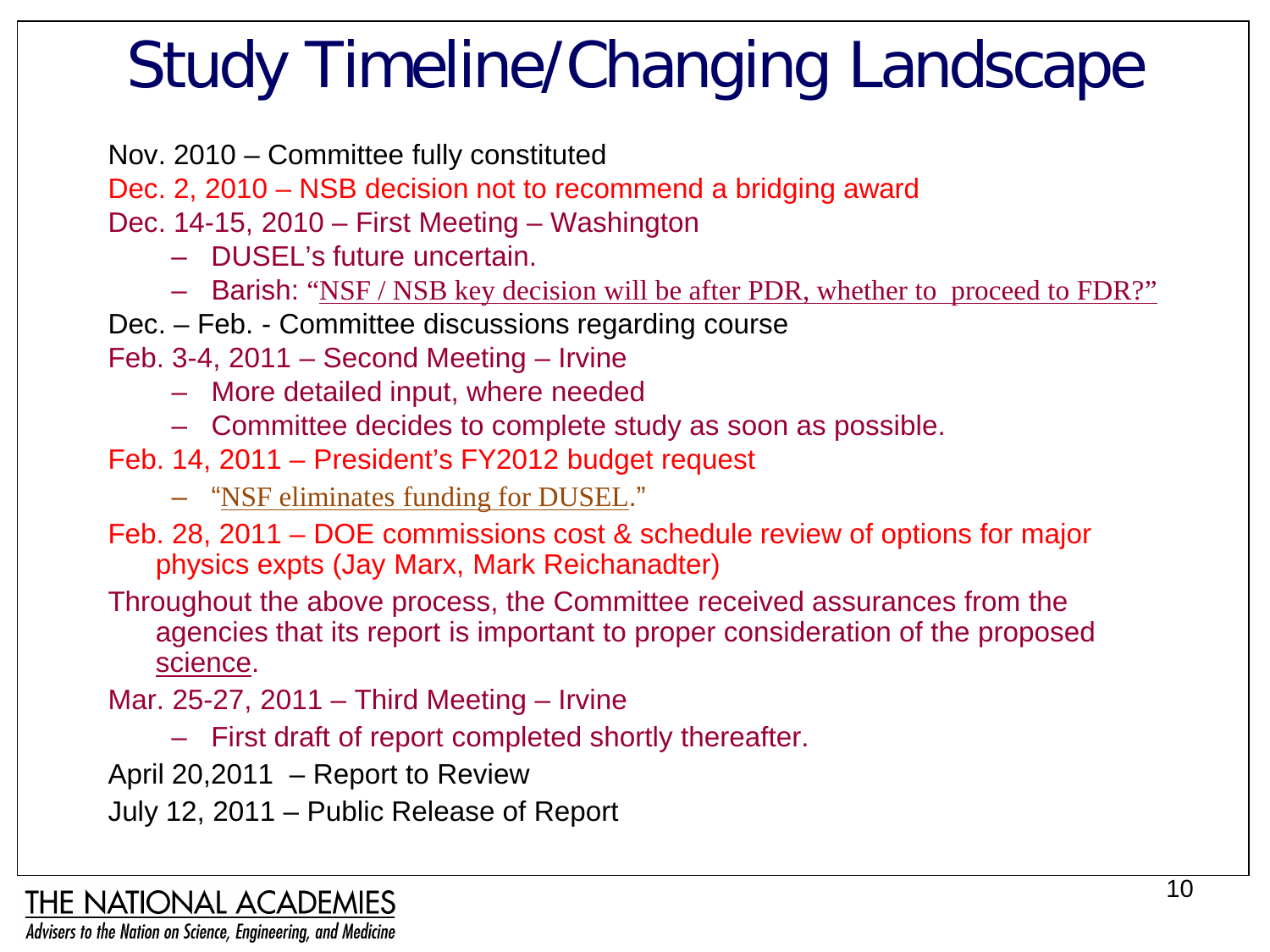#### Focus of Committee's Task, particularly in light of evolving circumstances – p. 1

- **Intellectual merit of proposed underground science**
	- Assessment of the major physics questions
		- Take the presented initial suite of experiments as the list of physics questions to assess. **(No assessment of specific future opportunities enabled by an underground research facility (URF).)**
	- Assessment of impact of infrastructure on fields other than physics
		- How will infrastructure of a URF constructed for physics experiments enable important research in other fields?
		- Consider the presented suite of BGE experiments as indicative of the type of non-physics science/engineering questions that could be addressed.
	- Intellectual merit is assessed:
		- In general context of frontier research worldwide,
		- Not in comparison with any particular project or investment. **(Committee was not constituted for this purpose, or to set priorities either within or across scientific disciplines.)**
	- Project costs and implementation plans were not reviewed.
		- Such review naturally occurs during the CDR/PDR/FDR and CDx processes.
		- Nor was agency stewardship model or management reviewed.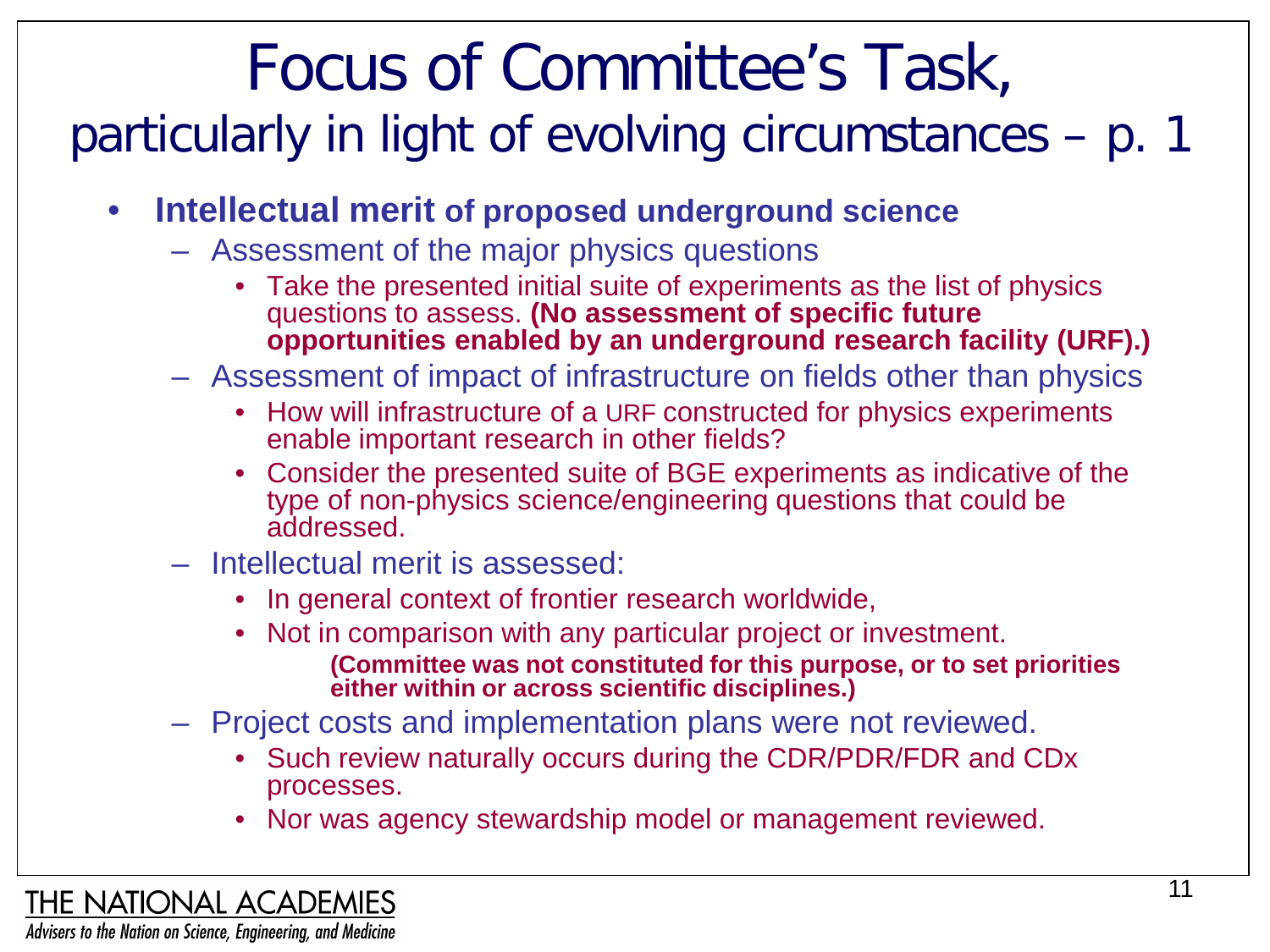## Focus of Committee's Task,

particularly in light of evolving circumstances – p. 2

- **Intellectual merit in national, international & disciplinary contexts**
	- Assessment of impact on stewardship of research communities
	- Assessment of need for U.S. program in international context
- **Assessment of broader impacts**
- Committee also considered:
	- To what extent can each of these issues be addressed in the absence of a DUSEL-like national laboratory?
		- Without a national facility
		- With a more limited national facility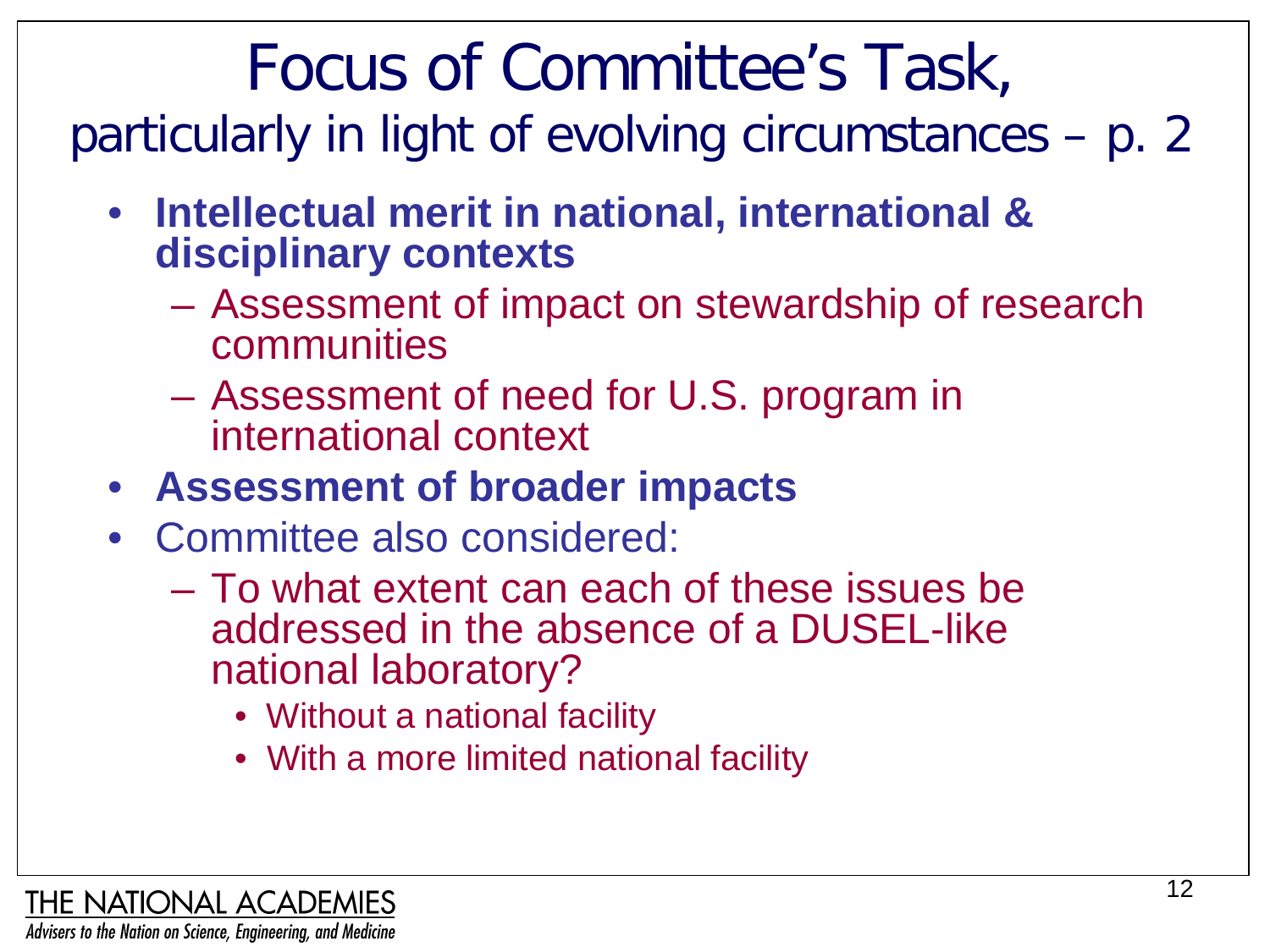#### Science Assessment – Physics (1)

**Three underground experiments to address fundamental questions regarding the nature of dark matter and neutrinos would be of paramount and comparable scientific importance:**

- **• The direct detection dark matter experiment,**
- **• The long-baseline neutrino oscillation experiment, and**
- **• The neutrinoless double-beta decay experiment**

**Each of these three experiments addresses at least one crucial question upon whose answer the tenets of our understanding of the universe depend.**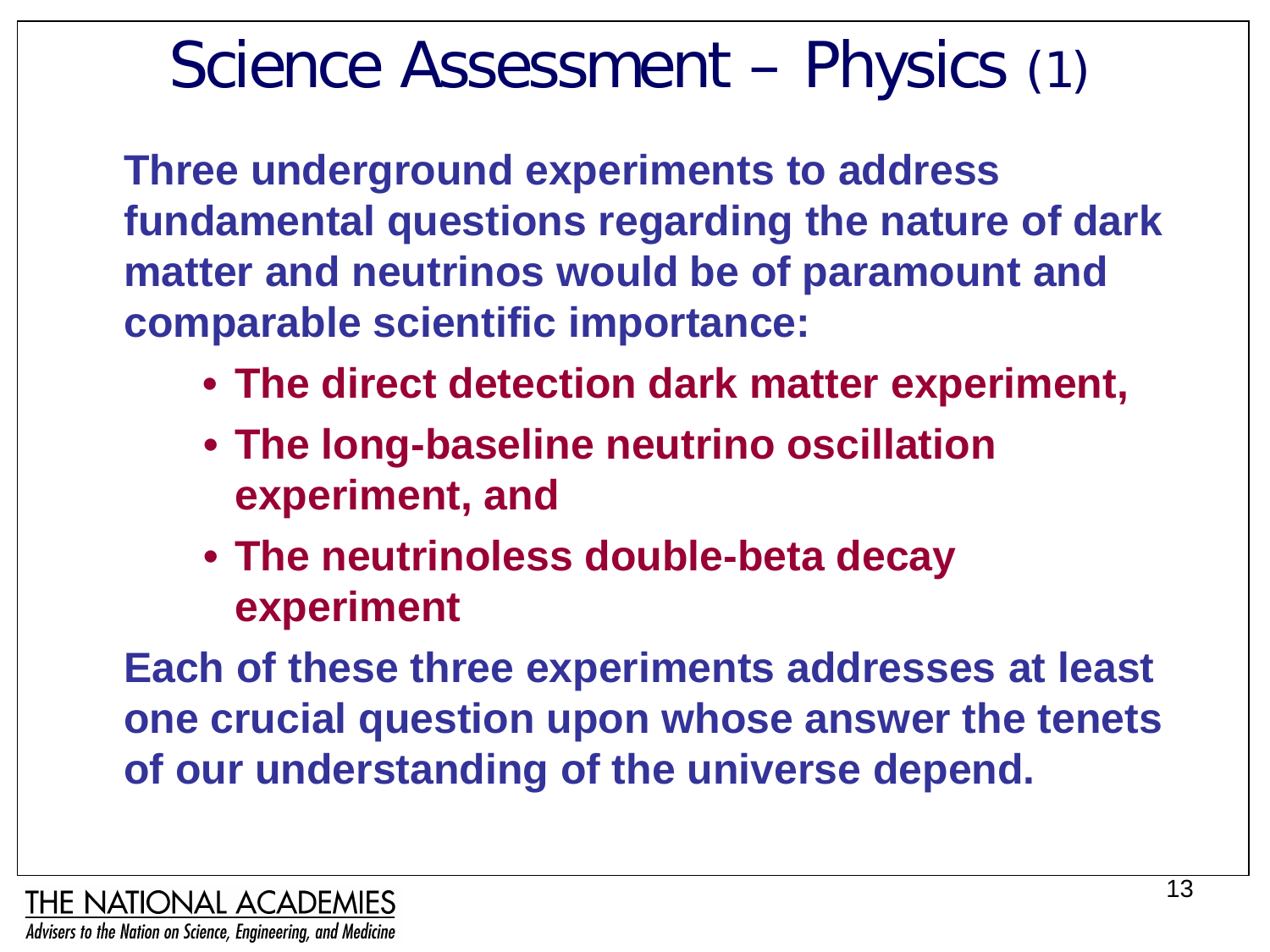#### Science Assessment – Physics (2)

**The three major physics experiments provide an exceptional opportunity to address scientific questions of paramount importance, to have a significant positive impact upon the stewardship of the particle physics and nuclear physics research communities, and to have the United States assume a visible role in the expanding field of underground science.** 

**The U.S. particle physics program is especially well positioned to build a world-leading long-baseline neutrino experiment due to the availability of the combination of an intense neutrino beam from Fermilab and a suitably long baseline from the neutrino source to an appropriate underground site such as the proposed DUSEL.**

(continued on next page)

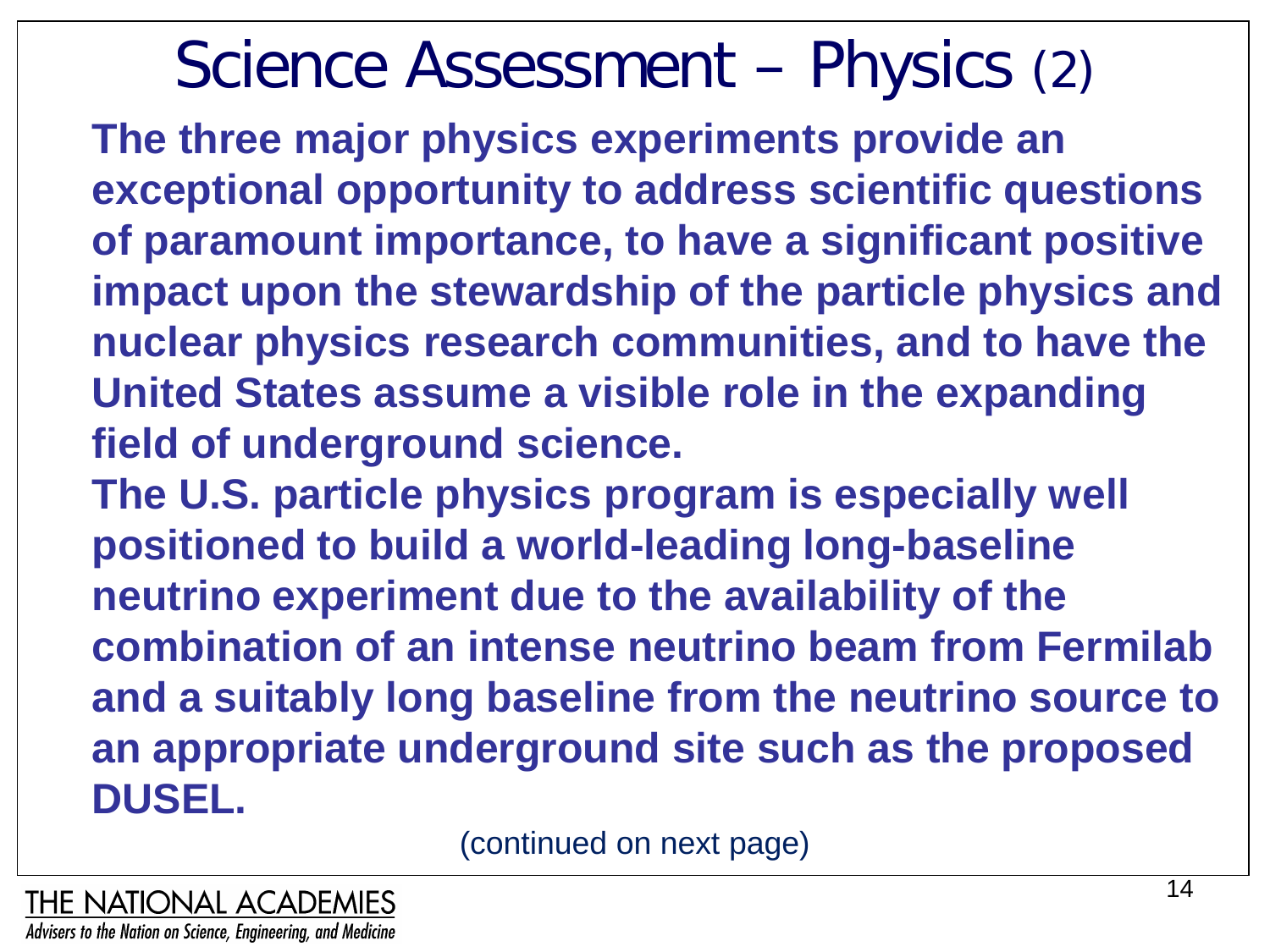#### Science Assessment – Physics (2, cont'd.)

**In light of the leading roles played by U.S. scientists in the study of dark matter and double-beta decay, together with the need to build two or more large experiments of each of these two types, U.S. particle and nuclear physicists are also well positioned to assume leadership roles in the development of one direct detection dark matter experiment of ton- to multiton scale and one neutrinoless double-beta decay experiment on the scale of a ton.** 

**While installation of U.S.-developed experiments in an appropriate foreign facility or facilities would significantly benefit scientific progress and the research communities, there would be substantial advantages to the communities if these two experiments could be installed within the United States at the same site as the long-baseline neutrino experiment.**

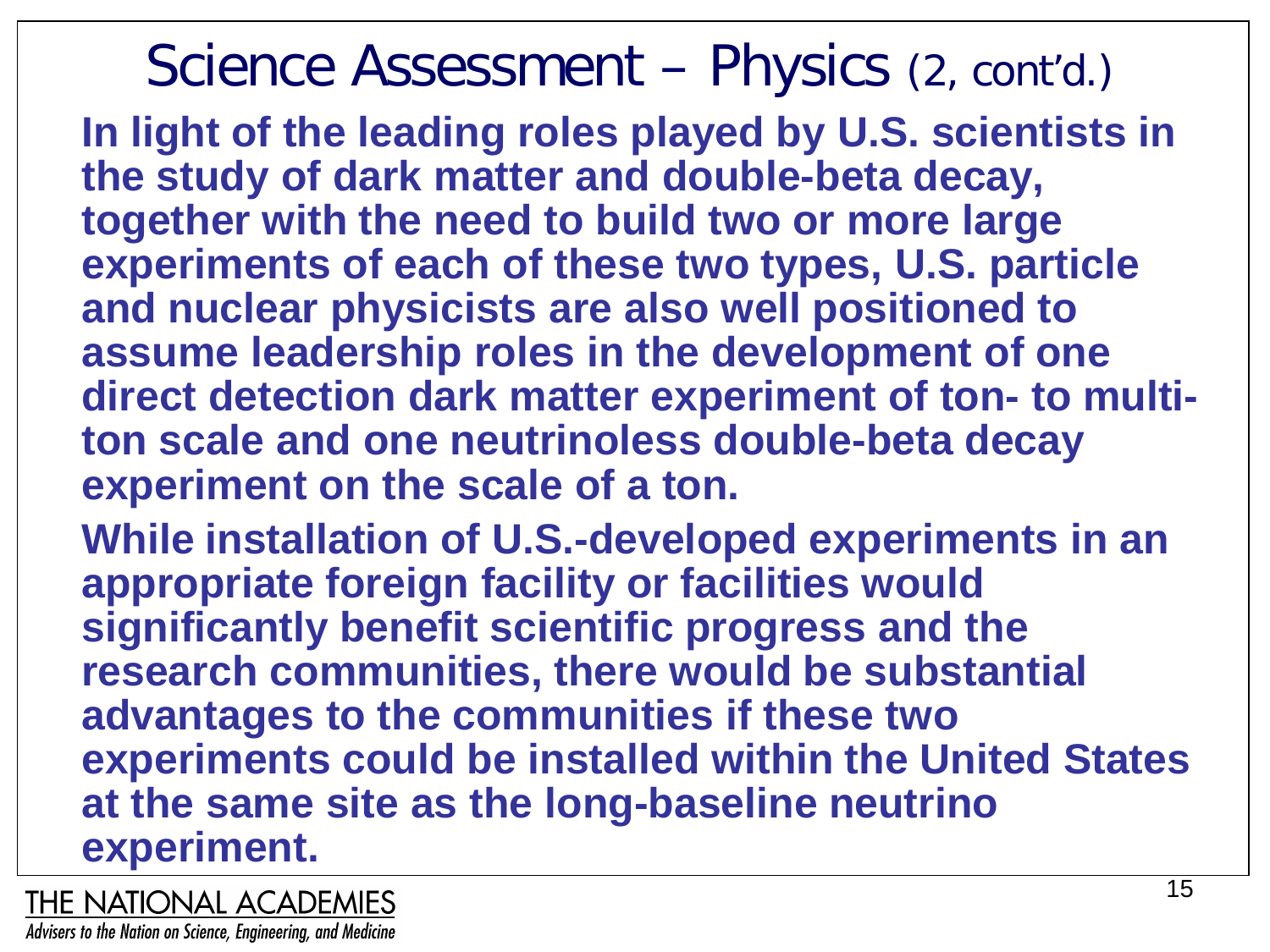#### Science Assessment – Physics (3)

**Two additional scientific capabilities of the longbaseline neutrino oscillation experiment would be of great scientific interest:**

- **• Its sensitivity to proton decay and**
- **• Its sensitivity to neutrinos from supernovas.**

**The stability of the proton is a crucial, fundamental scientific question. Moreover, the detection of neutrinos from supernovas would make a unique and valuable contribution to our understanding of one of the most important astrophysical phenomena. Both these capabilities add significant value to the neutrino oscillation experiment. However, these sensitivities are not so great as to be the primary considerations in choosing neutrino detector technology or a site for the experiment.**

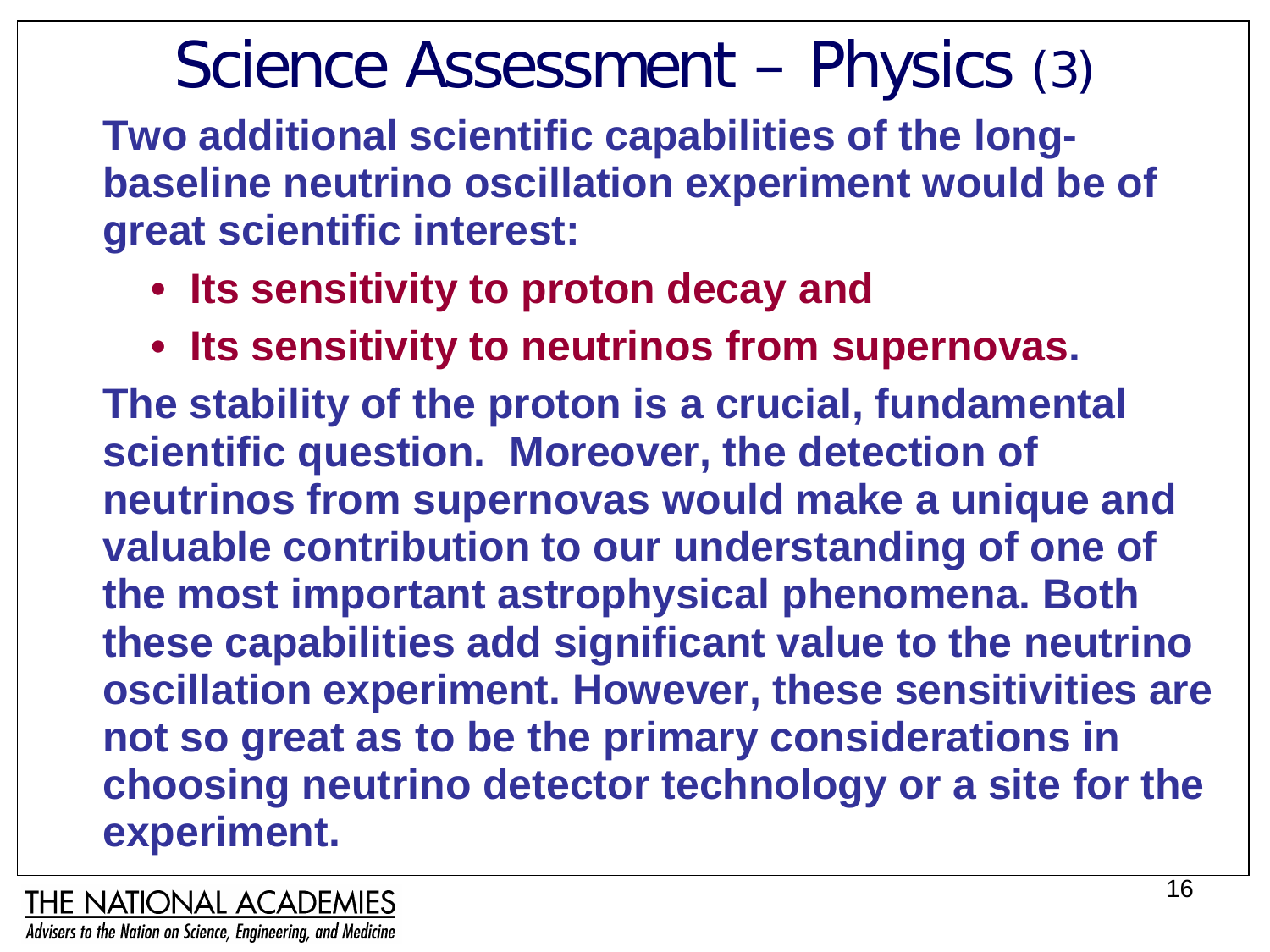#### Science Assessment – Physics (4)

**A small underground accelerator to enable measurements of low-energy nuclear cross-sections would be scientifically important. These measurements are needed to elucidate fundamental astrophysical processes such as thermo-nuclear reactions and the production of heavy elements in the sun and the stars.**

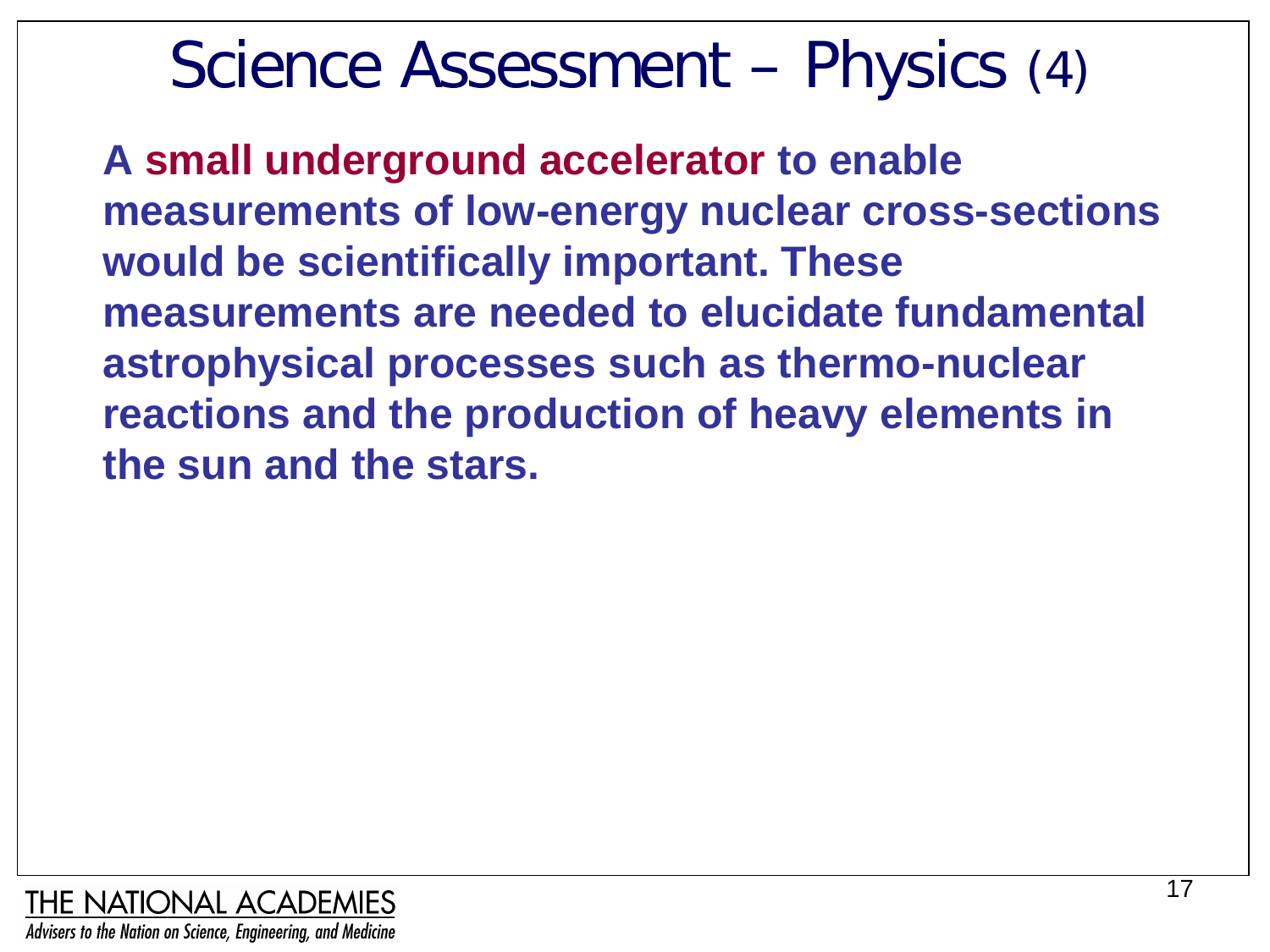### Science Assessment – Other than Physics

**The ability to perform long-term experiments in the regulated environment of an underground research facility could enable a paradigm shift in research in the subsurface engineering and would allow other valuable experiments in the geosciences and biosciences.**

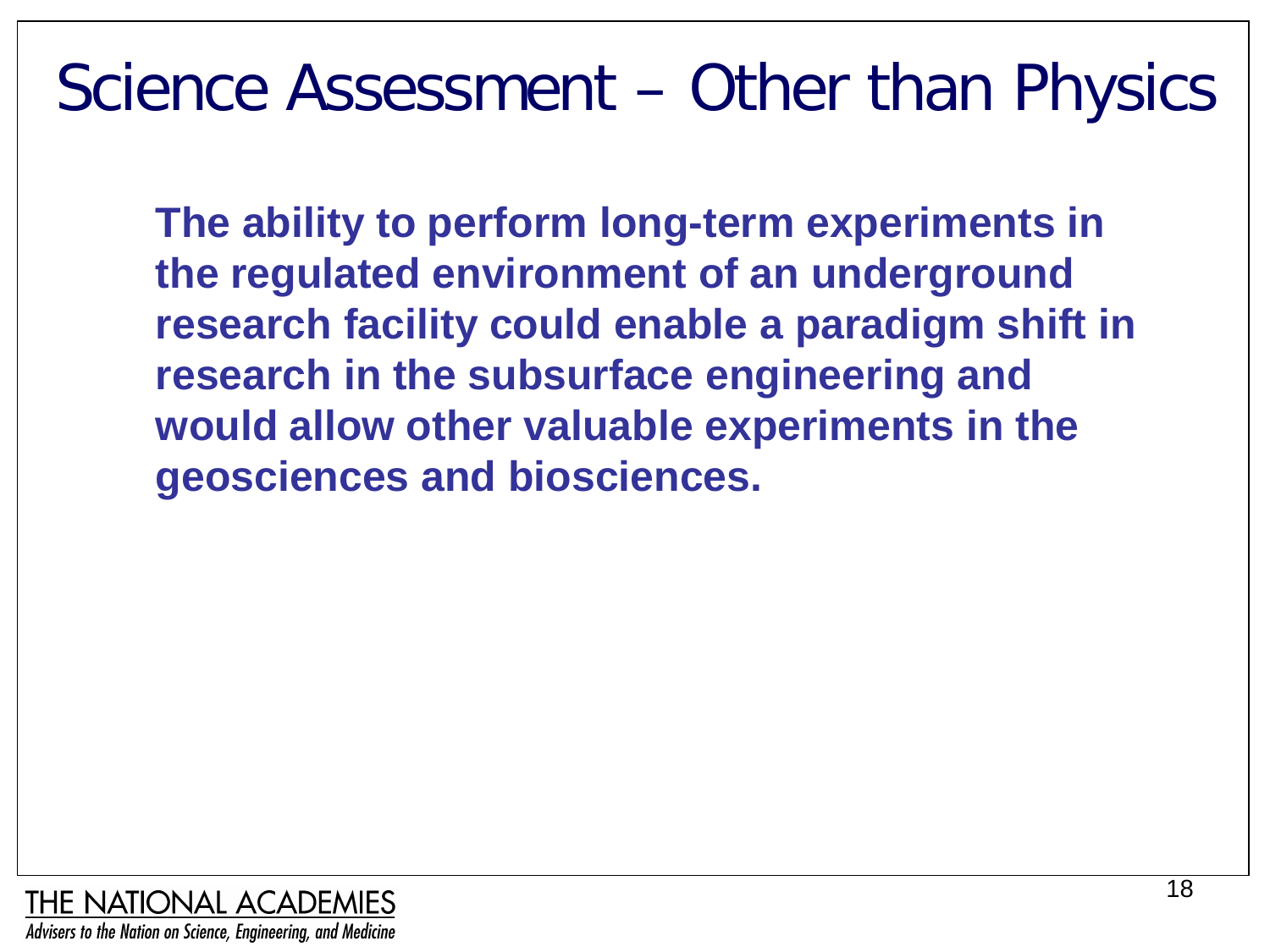#### Programmatic Impact – Co-location (1)

**The co-location of the three main underground physics experiments at a single site would be a means of efficiently sharing infrastructure and personnel and of fostering synergy among the scientific communities. The infrastructure at the site would also facilitate future underground research, either as extensions of the initial research program or as new research initiatives. These added benefits, along with the increase in visibility for U.S. leadership in the expanding field of underground science, would be important considerations when siting the three main physics experiments.**

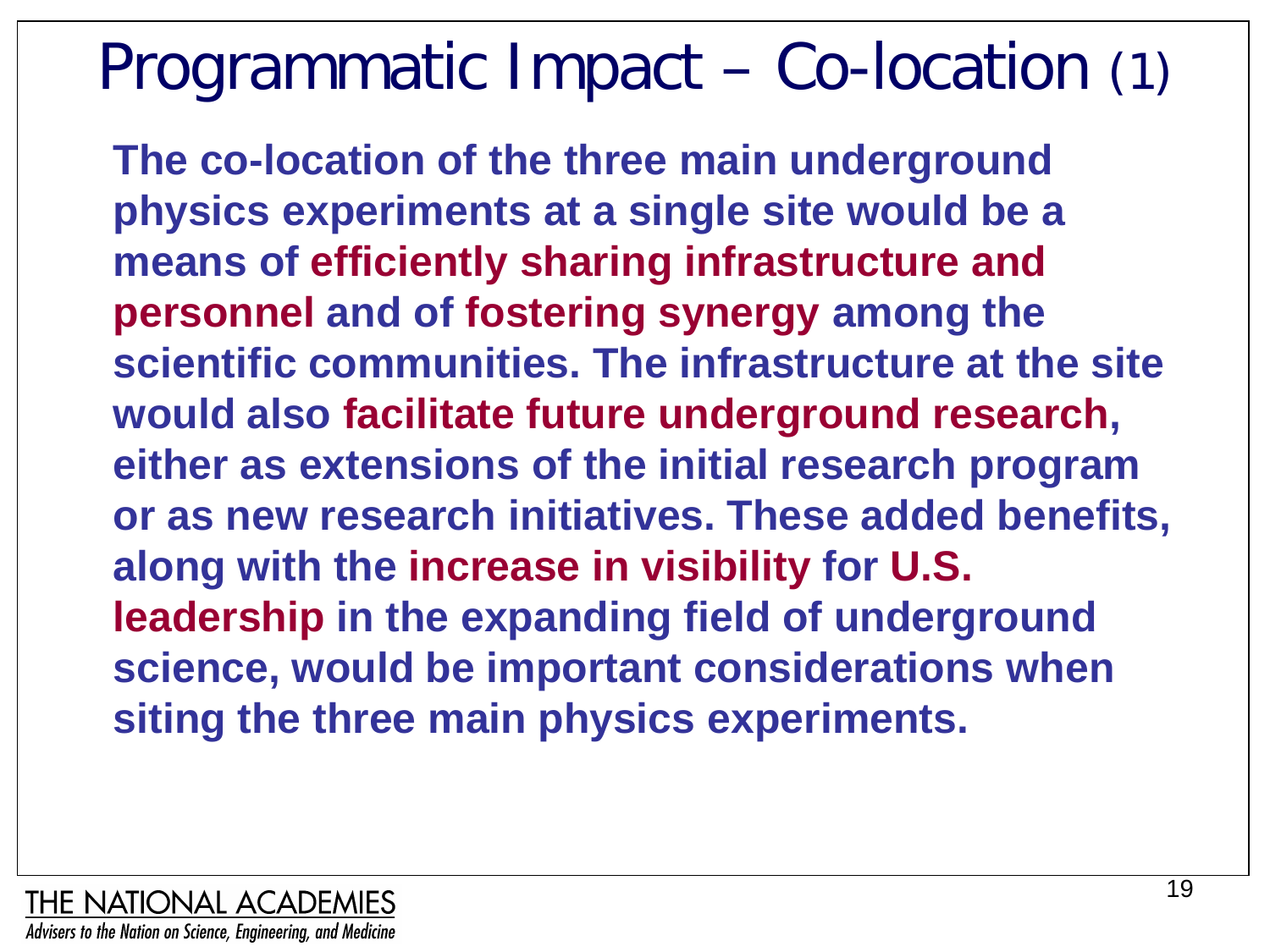### Programmatic Impact – Co-location (2,3)

**A small underground accelerator facility to study the processes of nuclear astrophysics, if co-located with one or more of the main underground physics experiments in the United States, would benefit from shared infrastructure, personnel, and expertise.**

**In light of the potential for valuable experiments in subsurface engineering, geosciences, and biosciences that could be offered by an underground research facility, if such facility is constructed in the United States for physics experiments, scientists in other fields would greatly benefit from a mechanism that would allow them to perform research there.**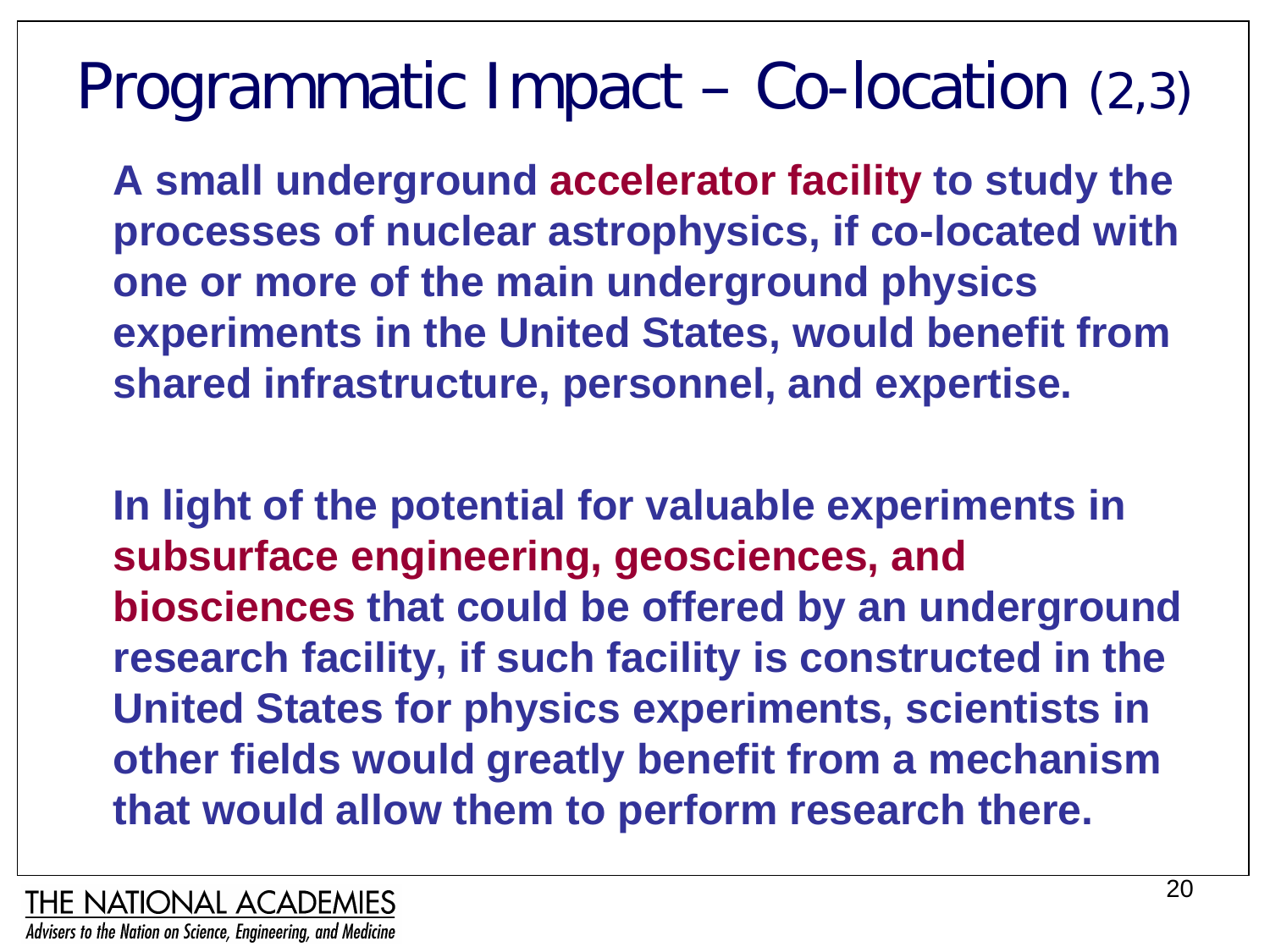### Programmatic Impact – Stewardship

**A facility for underground research would have a significant positive impact on the stewardship of the research communities involved. Such a facility would offer the particle and nuclear physics communities access to the underground research space they need to undertake a range of scientifically critical experiments, and it would allow the biosciences, geosciences and subsurface engineering communities to perform valuable long-term experiments in a regulated environment.**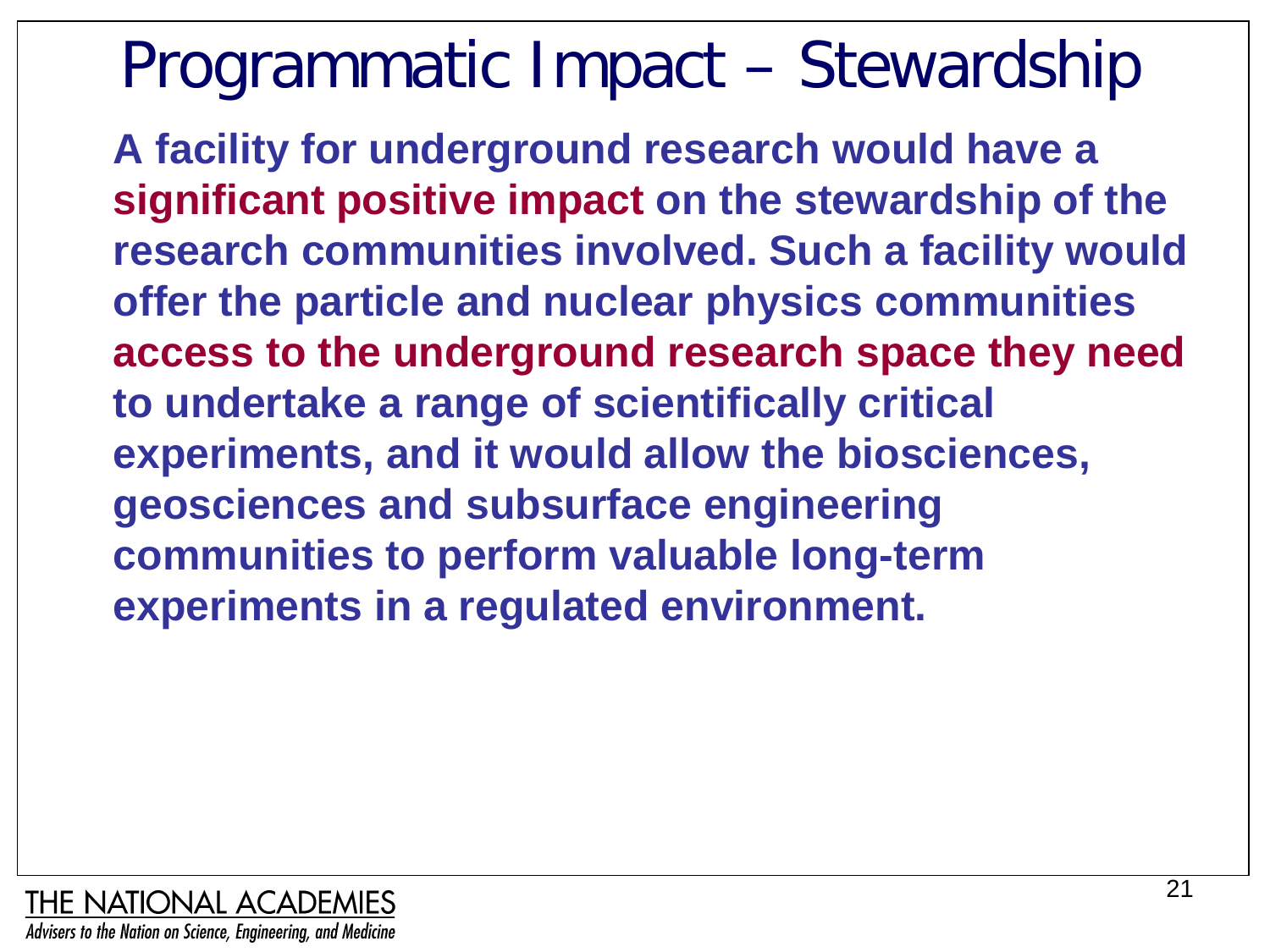### Programmatic Impact – National Facility

**Development of an underground research facility in the United States would supplement and complement underground laboratories around the world.** 

**A U.S. facility could build upon the unique position of the United States that would allow it to develop a long-baseline neutrino experiment using intense beams from Fermilab.** 

**It could accommodate one of the large direct detection dark beta decay experiments that are needed by the international effort to resolve these critical scientific issues, while sharing infrastructure among these three experiments that are of comparable import.** 

**It could also host and share infrastructure with other underground physics experiments, such as an accelerator to study nuclear astrophysics, and with underground experiments in other fields.** 

**An underground research facility would benefit the U.S. research communities, and would guarantee the United States a leadership role in the expanding global field of underground science.**

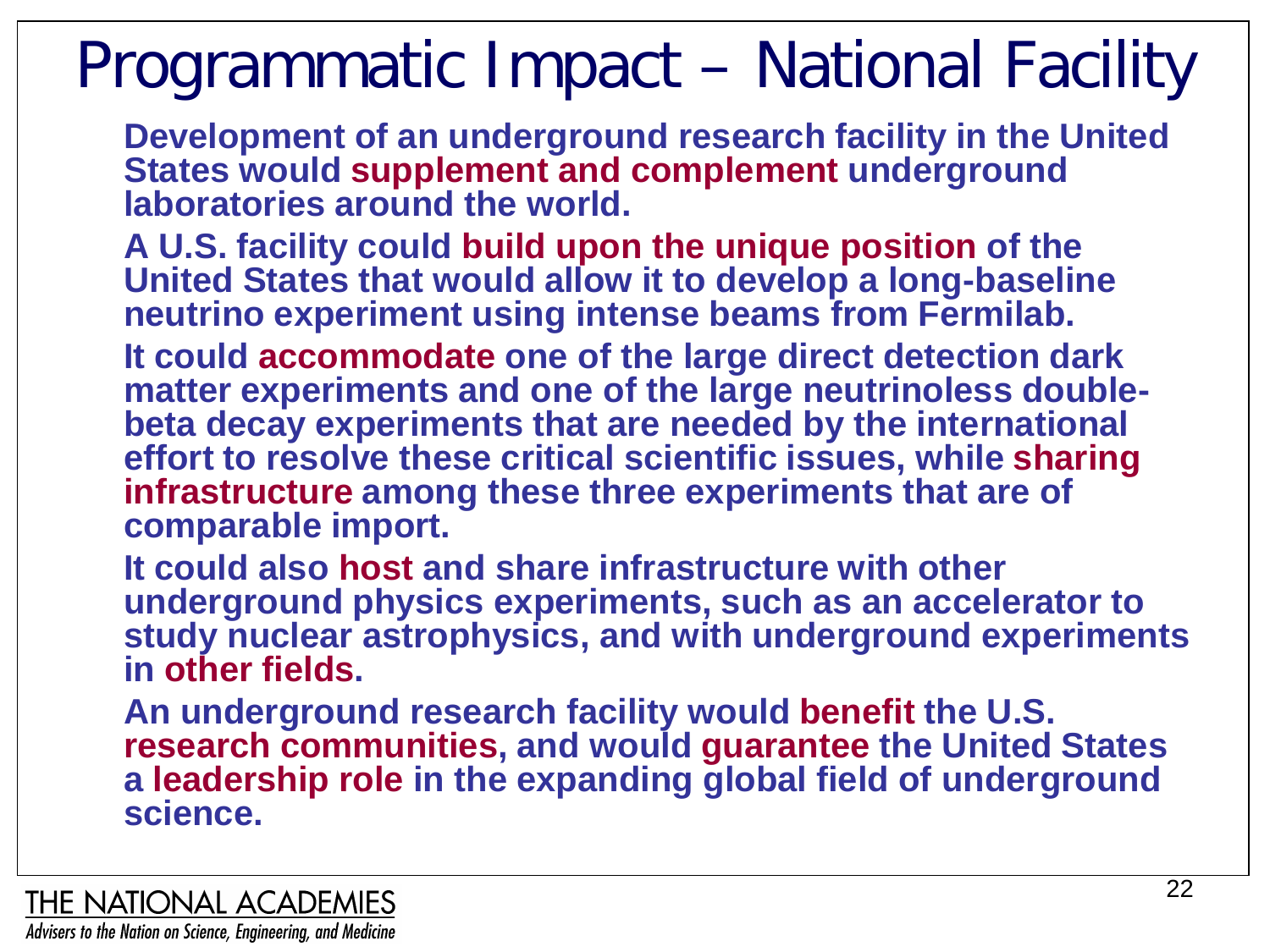### Broader Impacts – Education & Outreach

- DUSEL would offer excellent opportunities for education and outreach.
- While,
	- Many of these opportunities for education & outreach of the proposed DUSEL are available to any major lab performing frontier research.
	- Most opportunities for education & outreach of the proposed DUSEL would be available at any URF.
		- e.g. attraction of underground "world"
- Some opportunities for education & outreach are special at the proposed DUSEL:
	- Educational programs for rural population of South Dakota
	- Education & outreach programs for underrepresented Native Americans
	- Outreach to tourists visiting sites of surrounding region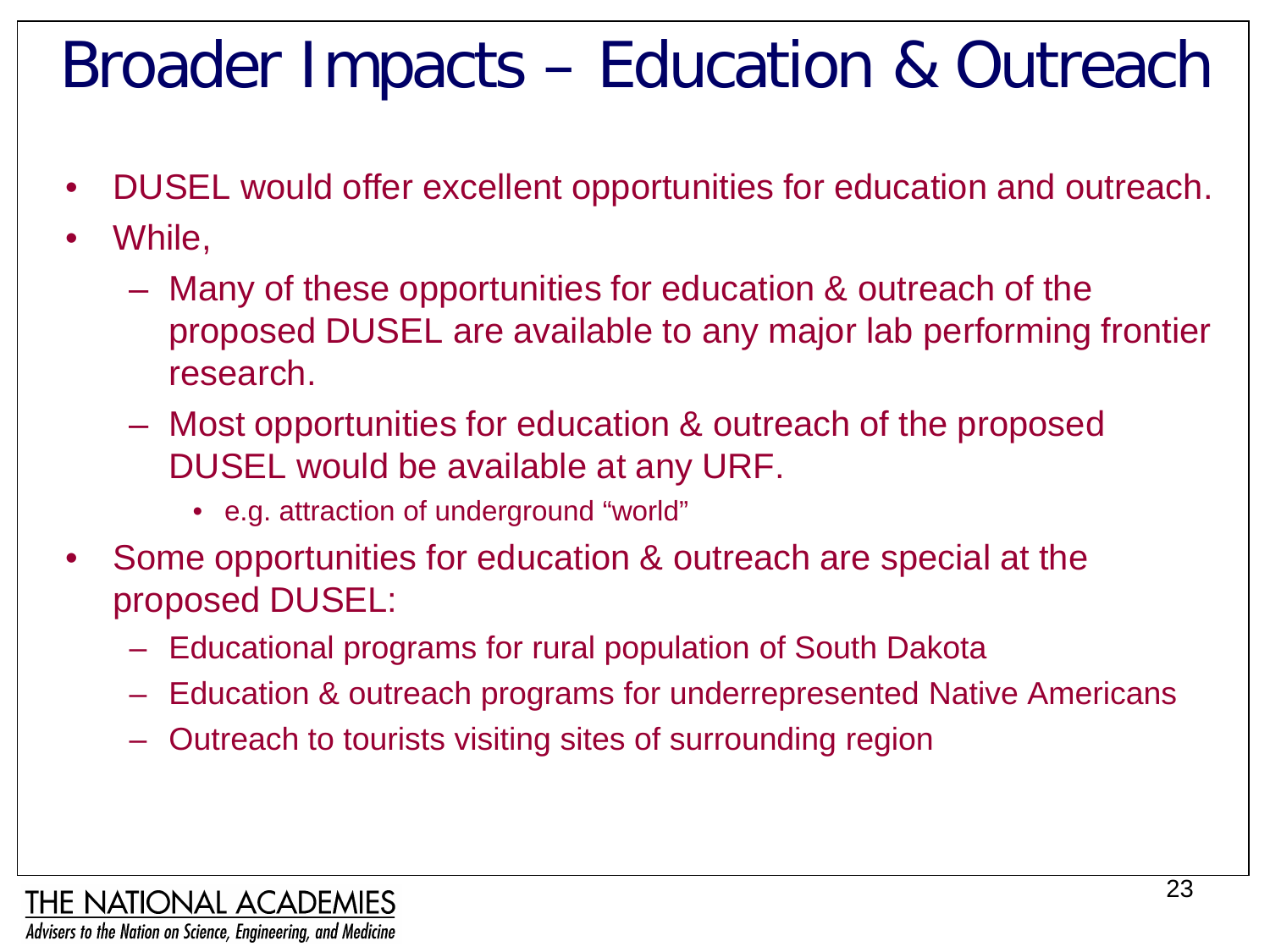### **Summary of Science Assessment**

**Initial suite of DUSEL experiments = excellent science program**

- **3 experiments of paramount & comparable scientific importance**
	- **Direct detection dark matter experiment**
	- **Long-baseline neutrino oscillation experiment (LBNE)**
	- **Neutrinoless double-beta decay experiment**

**potential breakthrough discoveries → paramount importance** 

- **2 additional LBNE capabilities of great scientific interest**
	- **Sensitivity to proton decay**
	- **Sensitivity to neutrinos from supernovas**
- **nuclear astrophysics experiment of scientific importance**
- **Capability to host a suite of valuable experiments in subsurface engineering, geosciences & biosciences**
	- **Could enable a paradigm shift in research in subsurface engineering**
	- **Multidisciplinary bio-geo research**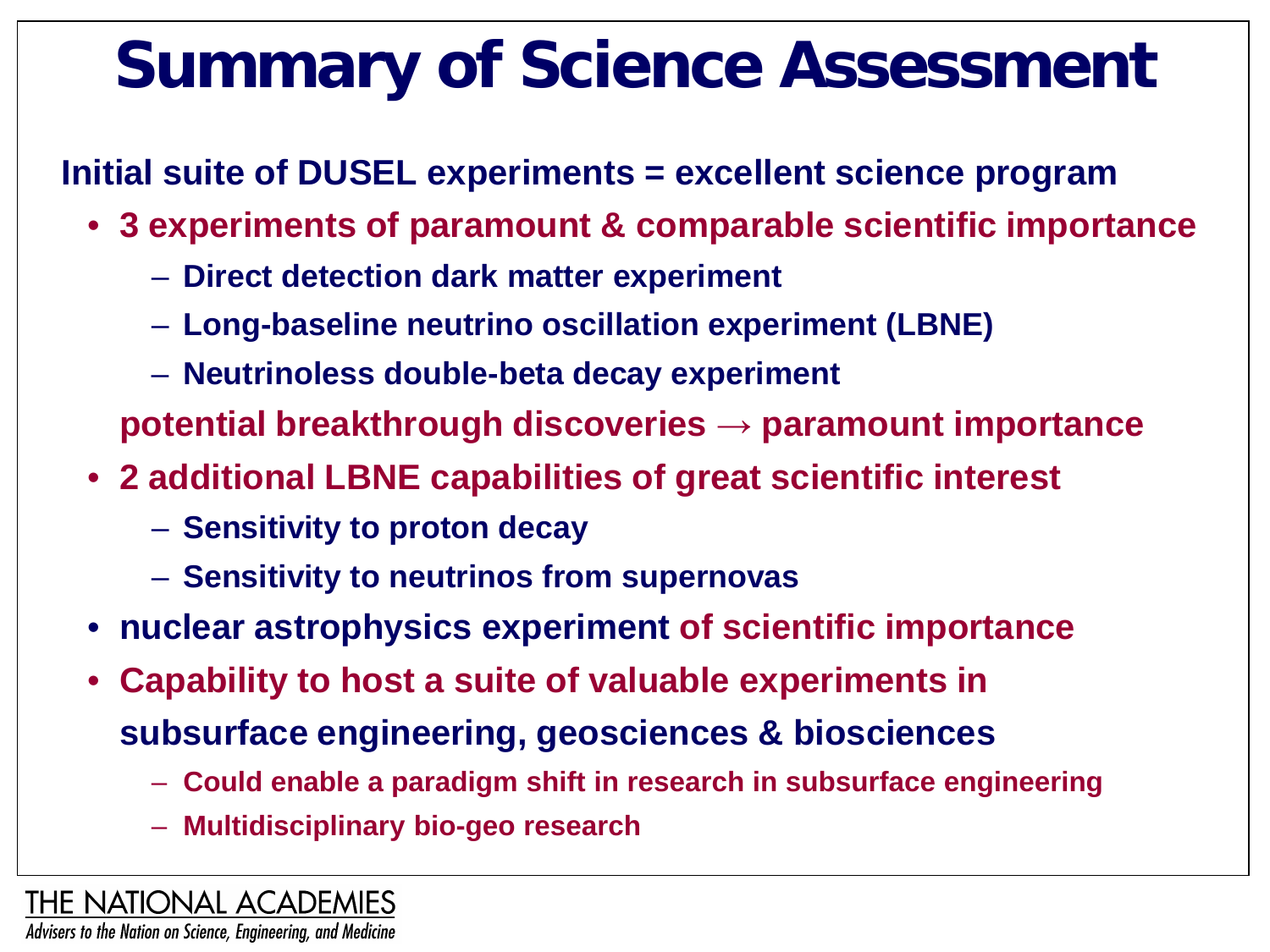#### **Summary of Programmatic Considerations - 1**

#### *The cost of the whole is less than the sum of the parts.* - *ajl*

• **Co-location of underground experiments allows sharing infrastructure & personnel**

#### *The value of the whole is greater than the sum of the parts.* - *ajl*

- **A national underground research facility would foster stewardship of research communities in physics and in other fields.**
	- **Provide needed underground space for forefront research**
	- **Facilitate future underground research initiatives**
	- **Foster synergy among research communities**
	- **Provide focal point for training of scientific and technical workforce**
- **A laboratory performing frontier research is an excellent opportunity for education and outreach to the public.**
	- **An underground research facility would have special fascination with public.**
	- **The South Dakota site of DUSEL offers special opportunities with rural population and underrepresented Native Americans.**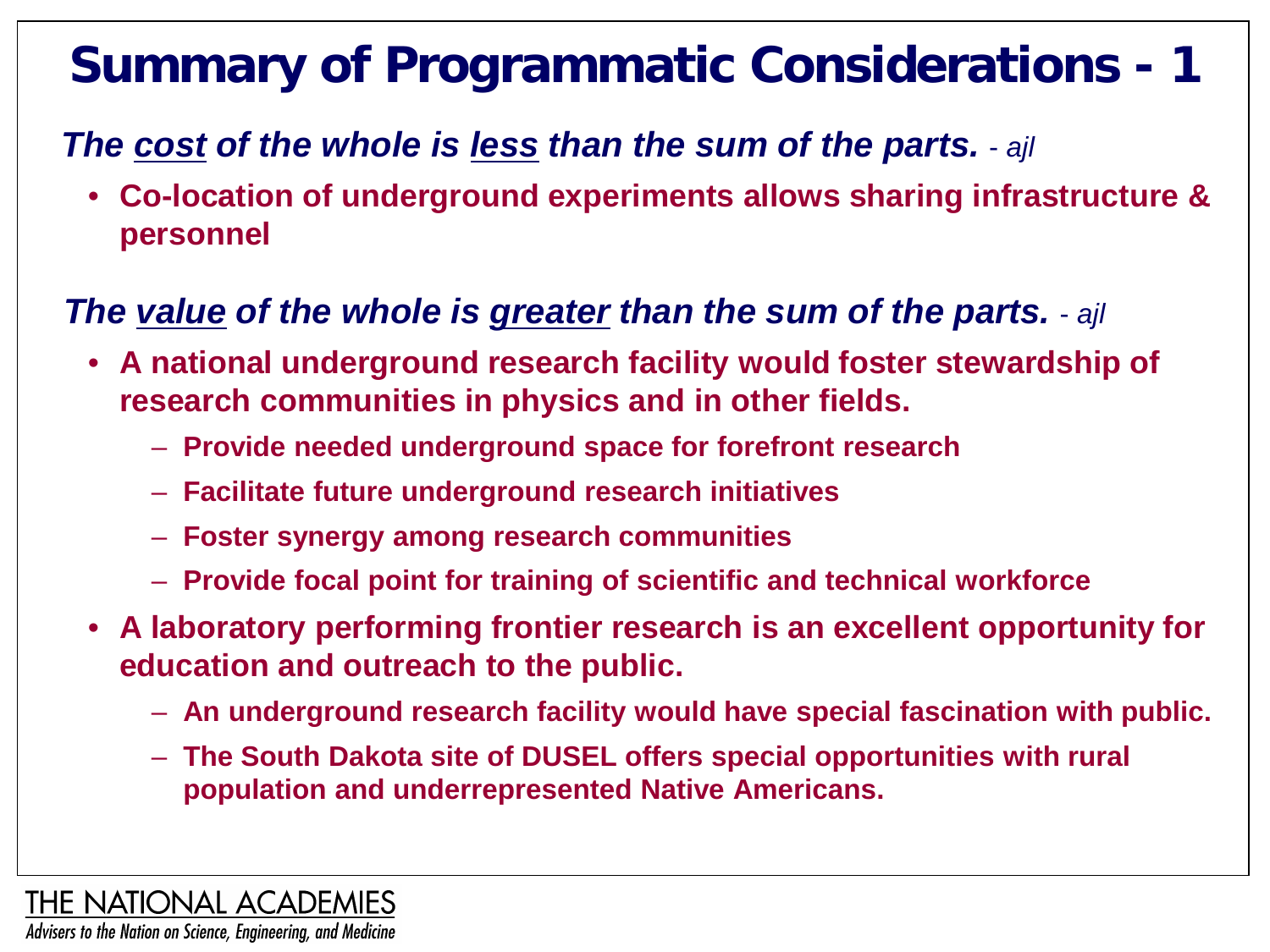#### **Summary of Programmatic Considerations - 2**

#### **Is there a need to develop a URF in the U.S.?**

- **A US URF would supplement & complement URF's around the world.**
	- **Supplement additional, needed, quality and deep laboratory space**
	- **Complement the challenging science demands multiple techniques to**

**cross-check and combine**

(I believe that it is fair to say that the international science community needs US participation in the likely transformative science program of underground research.)

- **U.S. is exceptionally positioned to build the long-baseline neutrino expt.**
	- **Intense neutrino beam from Fermilab**
	- **Suitably long-baseline between neutrino source and LBNE site**
- **U.S. is well positioned to continue to play a leadership role in the international, multi-experiment effort to address critical scientific issues of both dark matter & neutrinoless double-beta decay.**
- **General considerations**
	- **Stewardship of research communities**
	- *Rising Above the Gathering Storm*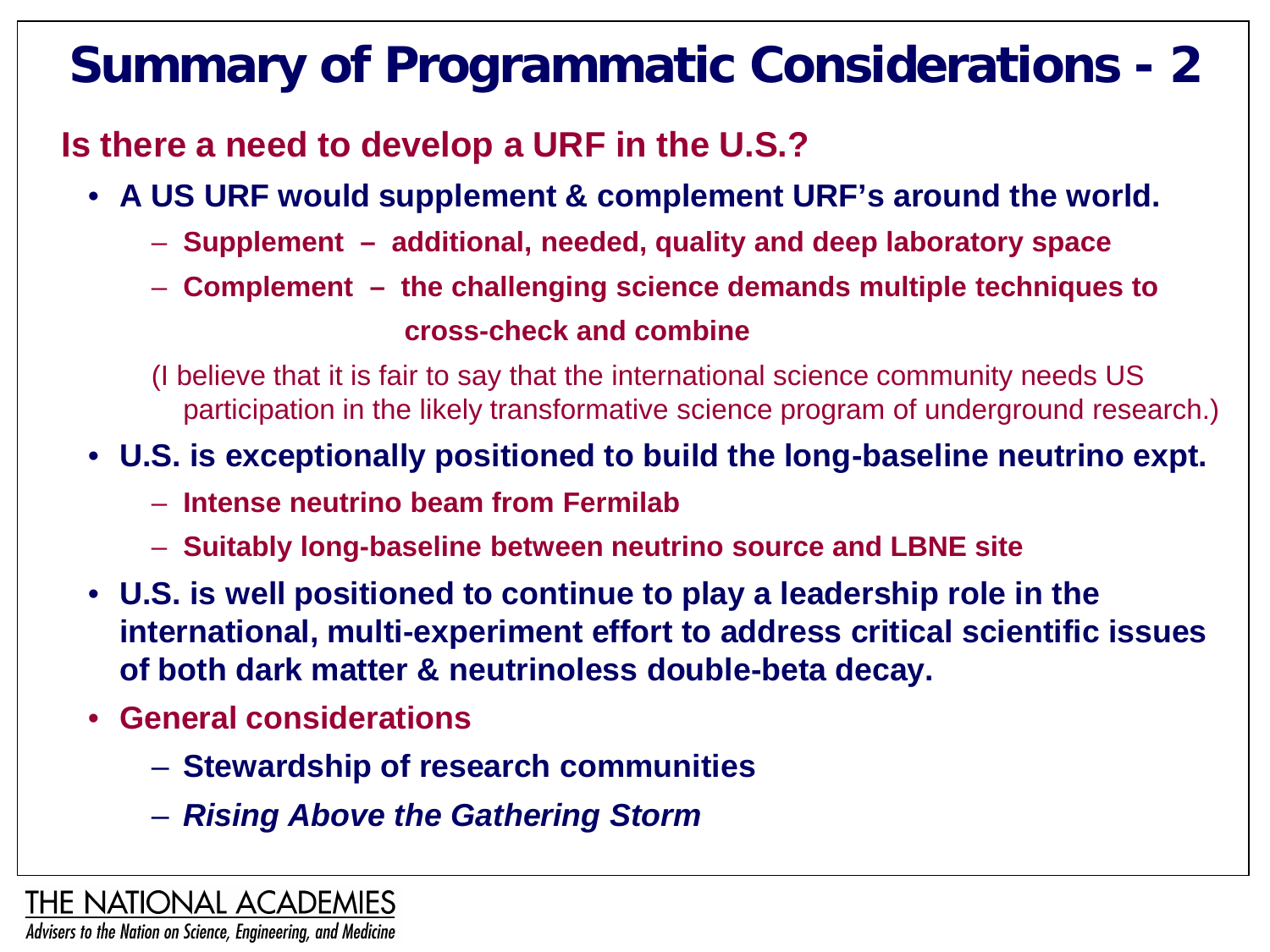### **Final Remarks**

- **Reiterating:**
	- **The proposed DUSEL offers:**
		- **Excellent science program**
		- **Strong programmatic impact**
	- *The value of the whole is greater than the sum of the parts.*

**Merits of: stewardship, addressing need in the international context, education/outreach**

- *The cost of the whole is less than the sum of the parts.* **Merits of co-location.**
- **If the proposed DUSEL cannot be achieved, strive to:**
	- **1. Develop the 3 major physics experiments**
	- **2. Benefit from co-location and stewardship**

**These are not unique to DUSEL, but would be delivered by DUSEL.**

Prepublication version of report: http://www.nap.edu/catalog.php?record\_id=13204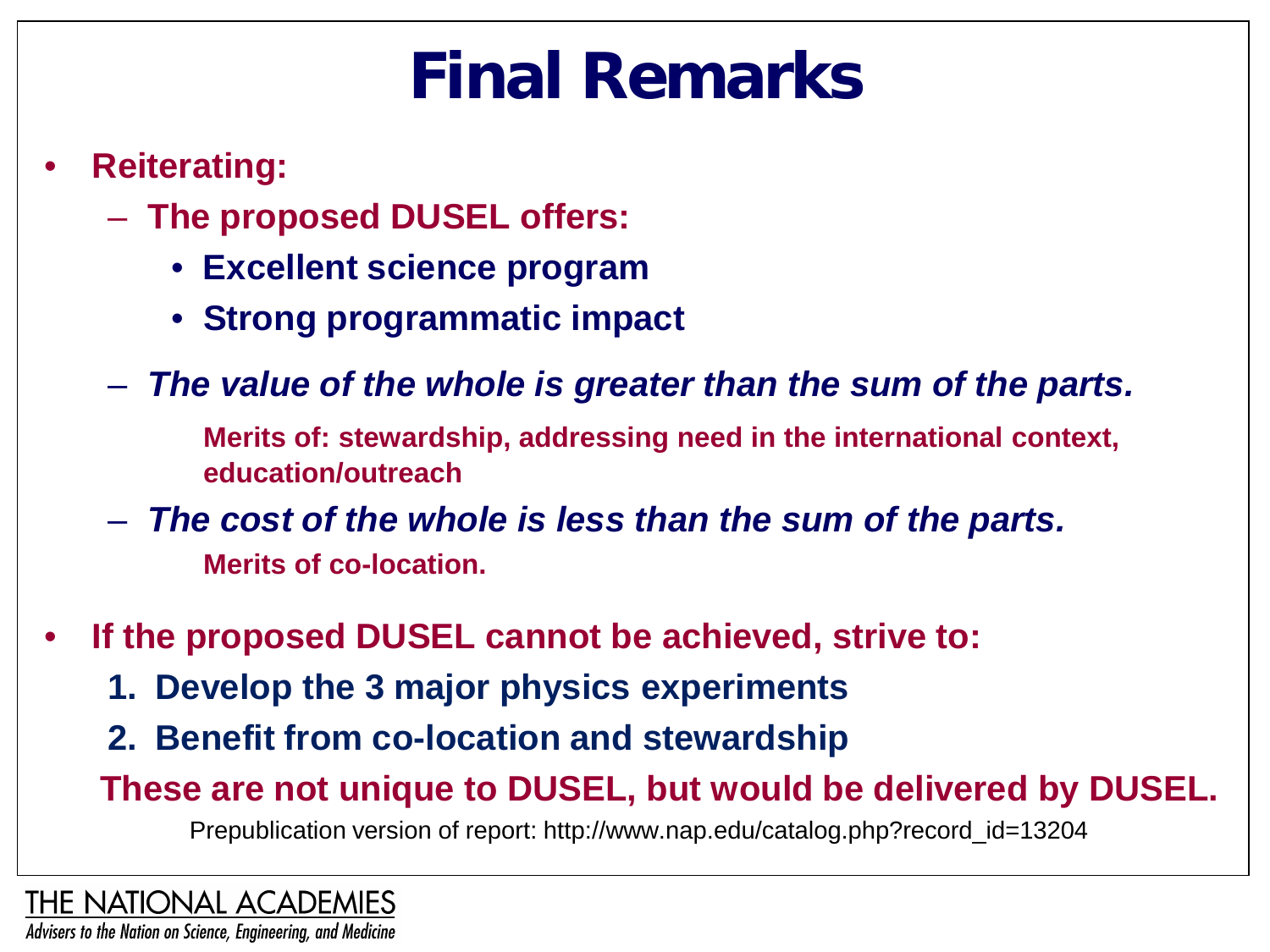#### Questions and Comments

#### Project staff:

**James C. Lancaster, Ph.D.**,

*Board on Physics and Astronomy* [JLancaster@nas.edu](mailto:JLancaster@nas.edu); 202-334-1936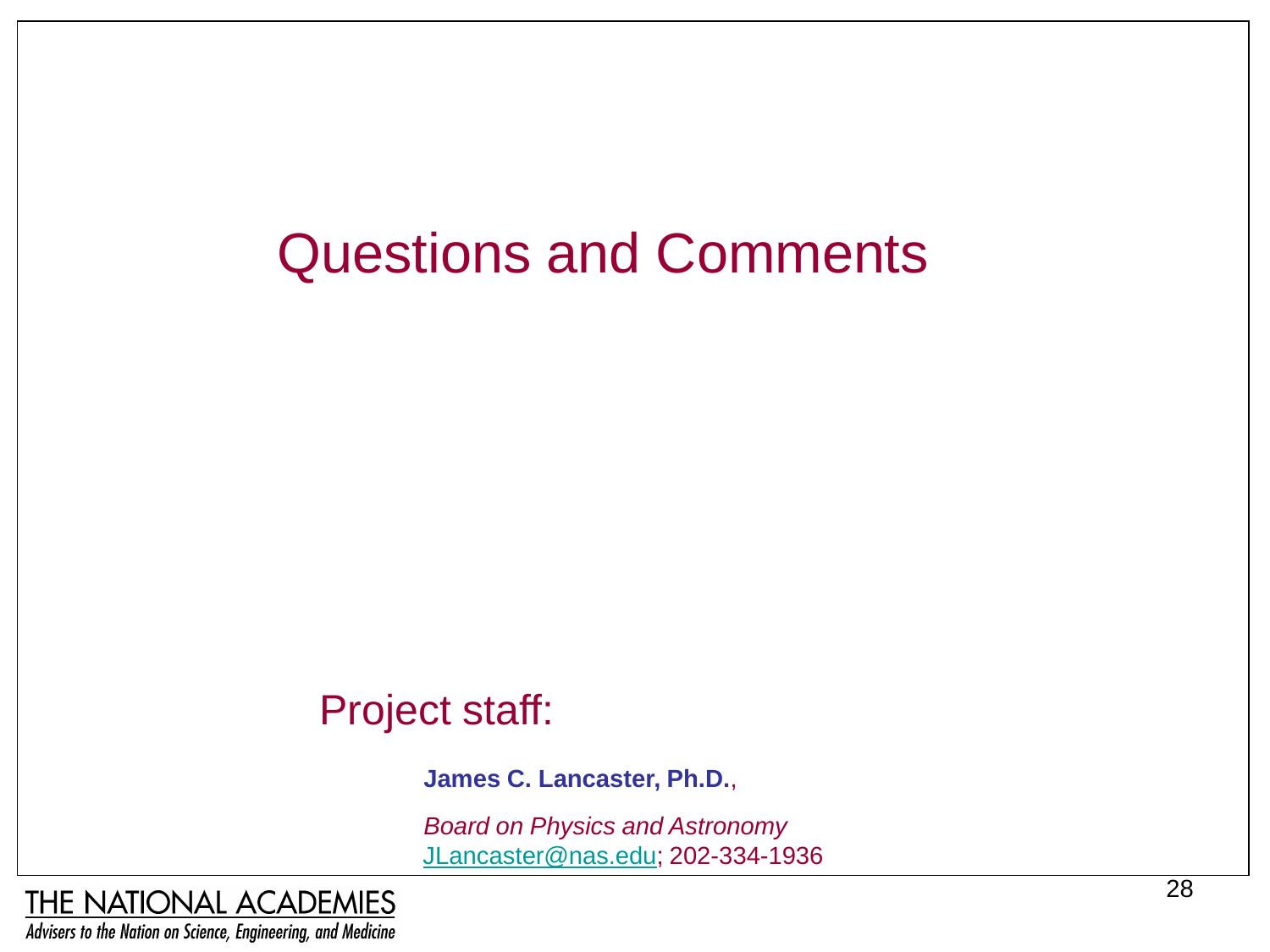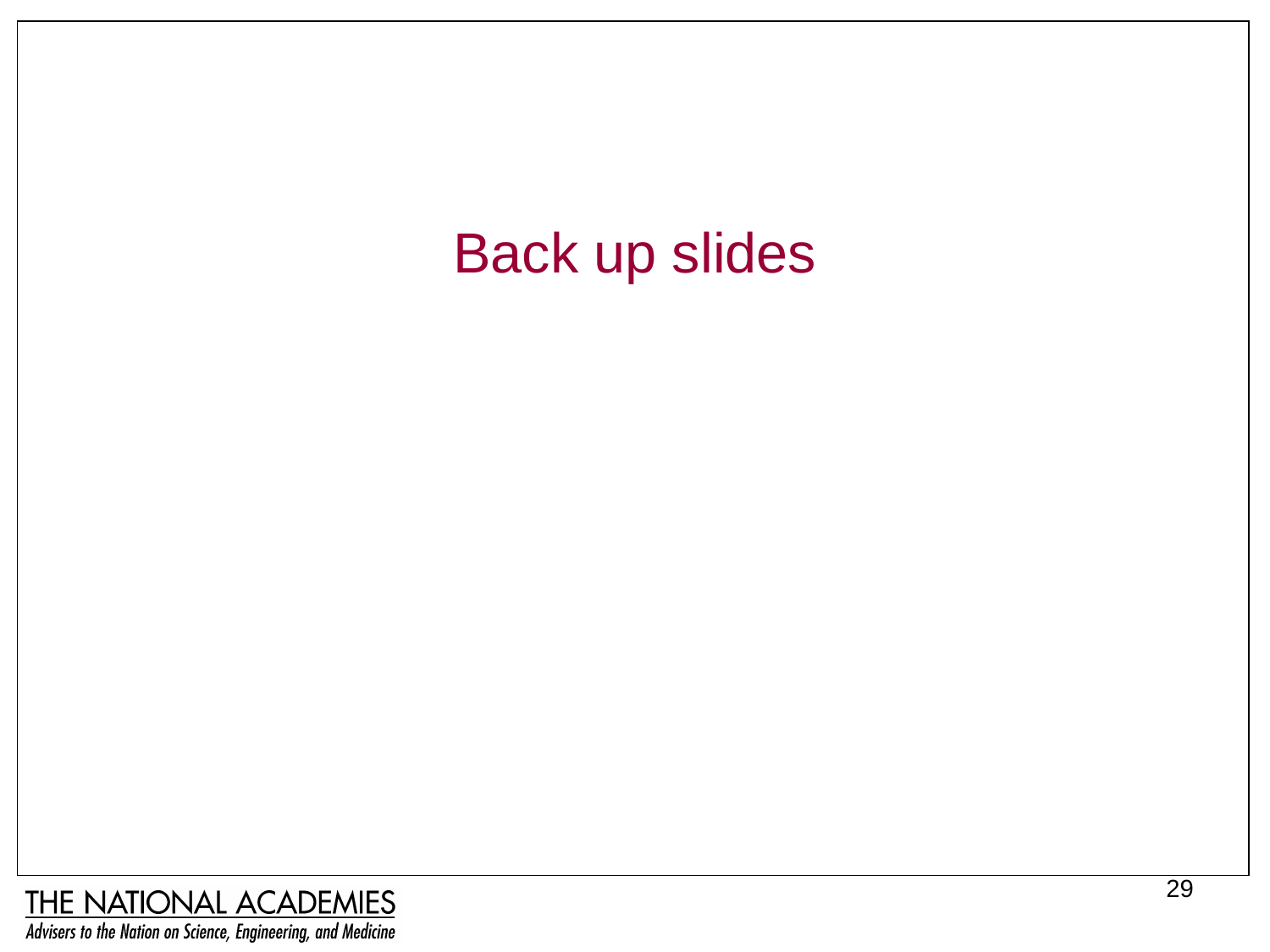#### **First Meeting – Dec. 14-15, 2010 - Washington**

#### • **Perspectives from:**

- o **NSF – Joe Dehmer, Ed Seidel**
- o **DOE/HEP – Dennis Kovar**
- o **NSB – Barry Barish (Caltech)**
- o **Program Advisory Committee**
	- **Physics - Mike Witherell (UCSB)**
	- **BGE - Mark Zoback (Stanford)**
- o **Fermilab – Pier Oddone**
- **DUSEL Project Overview - Kevin Lesko (LBNL)**

#### • **Science Presentations:**

- o **Long Baseline Neutrinos – Bill Marciano (BNL)**
- o **Proton Decay & Other Physics – Bob Svoboda (UC Davis)**
- o **Dark Matter – Bernard Sadoulet (Berkeley)**
- o **Biology – T.C. Onstott (Princeton)**
- o **Geoscience + Engineering – Derek Ellsworth (Penn State)**
- o **Nuclear Astrophysics – Michael Wiescher (Notre Dame)**
- o **Double Beta Decay – Steve Elliott (LANL)**

Shortly after NSB decision not to provide bridge funding.